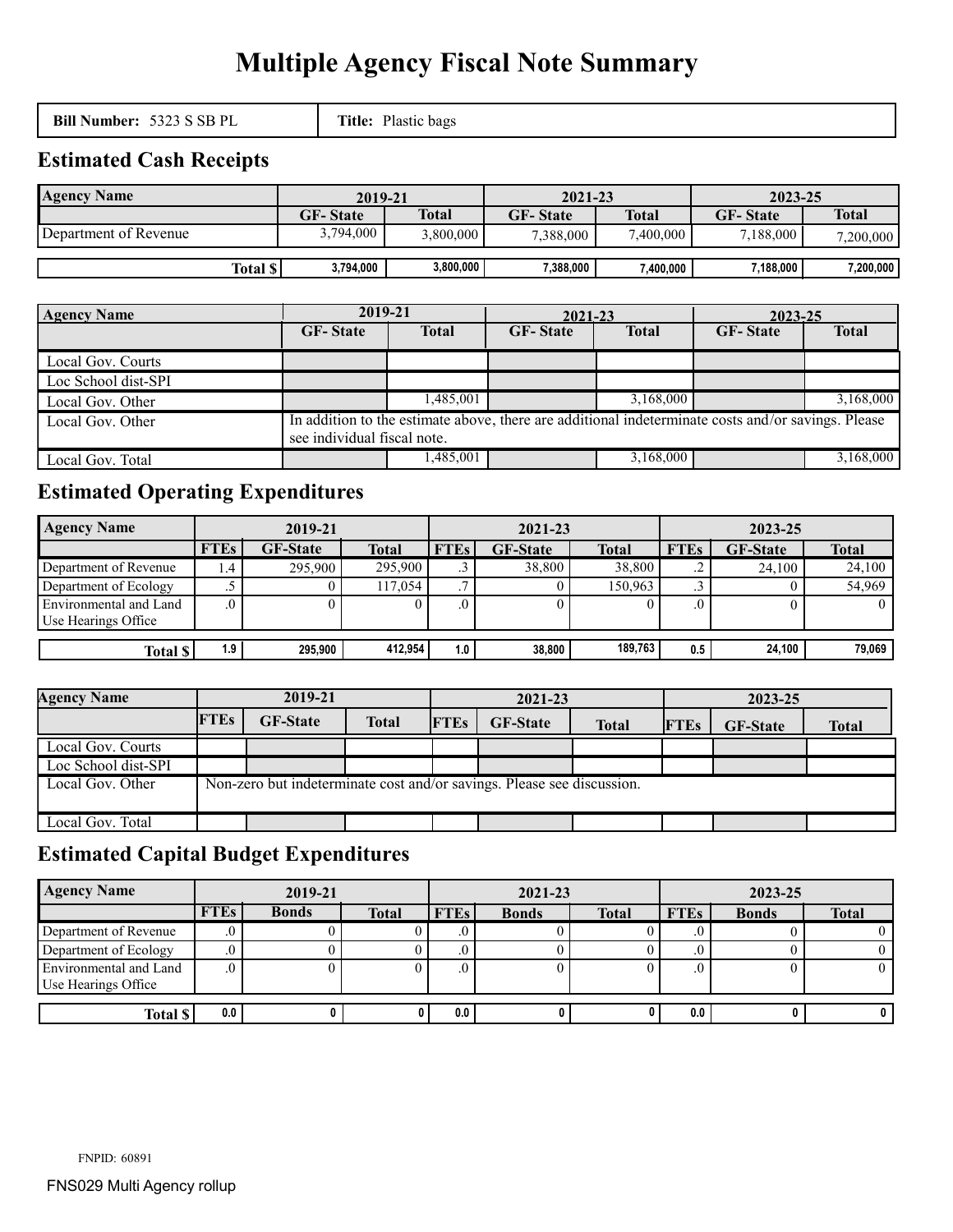# **Estimated Capital Budget Breakout**

| <b>Prepared by:</b> Lisa Borkowski, OFM | <b>Phone:</b>    | Date Published:   |
|-----------------------------------------|------------------|-------------------|
|                                         | $(360)$ 902-0573 | Final $3/16/2020$ |

FNPID: 60891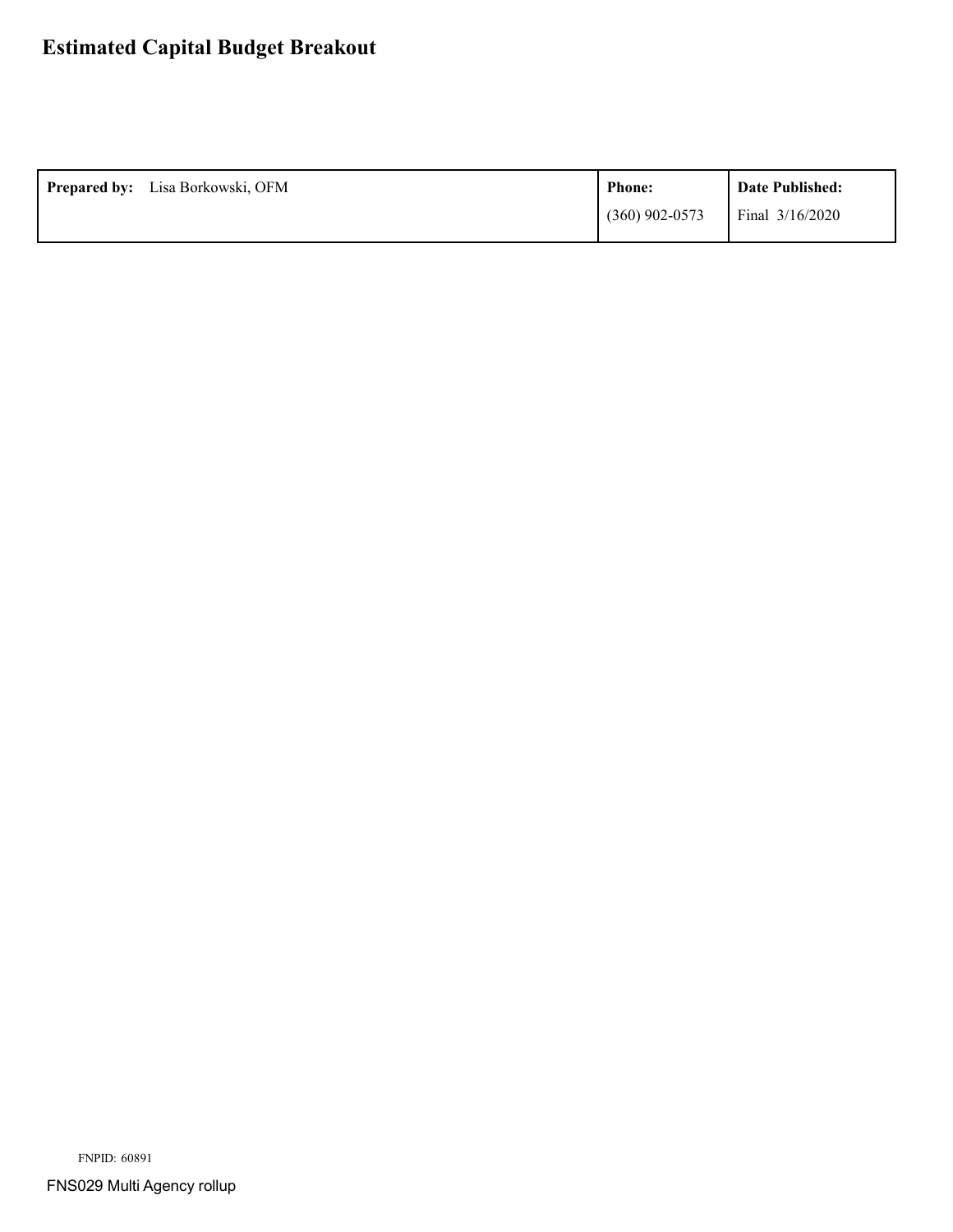# **Department of Revenue Fiscal Note**

| Title:<br>5323 S SB PL<br>Plastic bags<br><b>Bill Number:</b><br>Agency: | 140-Department of<br>Revenue |  |
|--------------------------------------------------------------------------|------------------------------|--|
|--------------------------------------------------------------------------|------------------------------|--|

### **Part I: Estimates**

**No Fiscal Impact**

**Estimated Cash Receipts to:**

| Account                          | FY 2020 | FY 2021   | 2019-21   | 2021-23   | 2023-25   |
|----------------------------------|---------|-----------|-----------|-----------|-----------|
| GF-STATE-State                   |         | 3,794,000 | 3.794.000 | 7,388,000 | 7.188.000 |
| 01 - Taxes 01 - Retail Sales Tax |         |           |           |           |           |
| Performance Audits of Government |         | 6.000     | 6.000     | 12.000    | 12.000    |
| Account-State                    |         |           |           |           |           |
| 01 - Taxes 01 - Retail Sales Tax |         |           |           |           |           |
| Total \$                         |         | 3.800.000 | 3,800,000 | 7.400.000 | 7,200,000 |

### **Estimated Expenditures from:**

|                 |                 | <b>FY 2020</b>  | <b>FY 2021</b> | 2019-21 | 2021-23 | 2023-25 |
|-----------------|-----------------|-----------------|----------------|---------|---------|---------|
| FTE Staff Years |                 | $\Omega$<br>Z.U | $0.8\,$        |         | 0.3     | 0.2     |
| Account         |                 |                 |                |         |         |         |
| GF-STATE-State  | $001 - 1$       | 234,600         | 61,300         | 295,900 | 38,800  | 24,100  |
|                 | <b>Total \$</b> | 234,600         | 61,300         | 295,900 | 38,800  | 24,100  |

### **Estimated Capital Budget Impact:**

NONE

X

 *The cash receipts and expenditure estimates on this page represent the most likely fiscal impact. Factors impacting the precision of these estimates, and alternate ranges (if appropriate), are explained in Part II.* 

Check applicable boxes and follow corresponding instructions:

If fiscal impact is greater than \$50,000 per fiscal year in the current biennium or in subsequent biennia, complete entire fiscal note  $X$   $\Gamma$ <sup>11</sup> 11scar impact

If fiscal impact is less than \$50,000 per fiscal year in the current biennium or in subsequent biennia, complete this page only (Part I).

Capital budget impact, complete Part IV.

Requires new rule making, complete Part V.

| Legislative Contact:       |                | Phone:                | Date: 03/11/2020 |
|----------------------------|----------------|-----------------------|------------------|
| <b>Agency Preparation:</b> | Diana Tibbetts | Phone: 360-534-1520   | Date: 03/13/2020 |
| Agency Approval:           | Don Gutmann    | Phone: 360-534-1510   | Date: 03/13/2020 |
| <b>OFM Review:</b>         | Ramona Nabors  | Phone: (360) 902-0547 | Date: 03/13/2020 |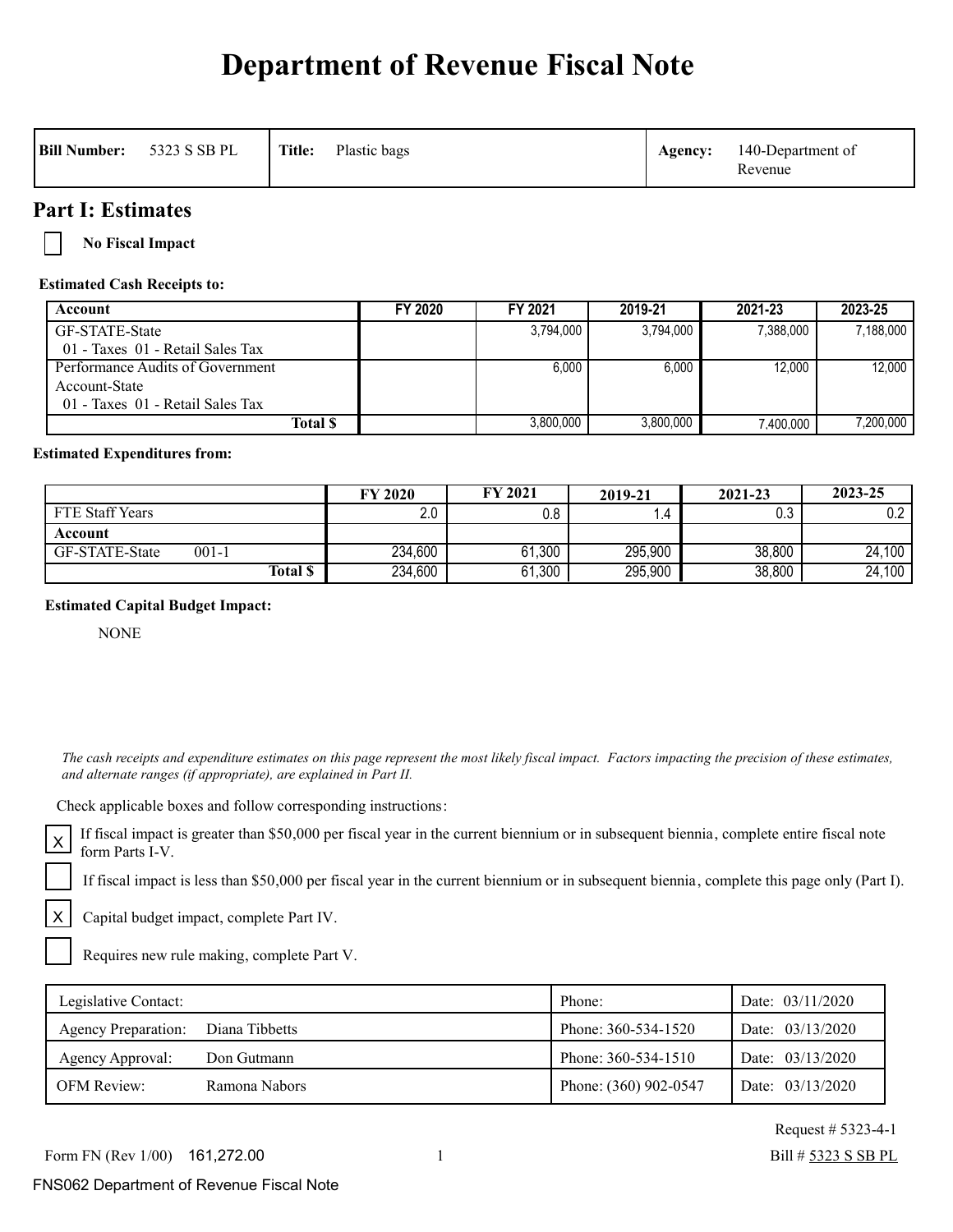# **Part II: Narrative Explanation**

### **II. A - Brief Description Of What The Measure Does That Has Fiscal Impact**

 *Briefly describe, by section number, the significant provisions of the bill, and any related workload or policy assumptions, that have revenue or expenditure impact on the responding agency.*

Note: This fiscal note reflects language in SSB 5323 as passed in the 2020 Legislative Session.

This fiscal note only addresses those sections of the bill that impact the Department of Revenue (Department).

In order to reduce waste, litter, and marine pollution, conserve resources, and protect fish and wildlife, this bill:

- Prohibits the use of single-use plastic carryout bags.
- Requires a pass-through charge on certain paper carryout bags and other reusable bags.
- Requires the use of recycled content bags.
- Encourages retail establishments to supply and use reusable and recycled content paper carryout bags.

Retail establishments must collect a pass-through charge of eight cents for every recycled content paper carryout bag or reusable carryout bag made from film plastic that they provide. The pass-through charge is a taxable retail sale which must be shown on receipts provided to customers. The pass-through charge is not required to be collected:

- If as of January 1, 2019, local regulations allow retail establishments to provide restricted bags from existing inventory until one year after the effective date of the bill.

- From people who have a voucher or electronic benefits card issued under one of the following programs:

- Women, infants, and children (WIC)
- Temporary assistance for needy families (TANF)
- Federal supplemental nutrition assistance program (SNAP, also known as basic food)
- Washington state food assistance program (FAP)

This bill preempts local plastic bag ordinances, but allows localities to keep the fee at 10 cents.

The bill takes effect 90 days after final adjournment of the session in which it is enacted.

The bill as passed by the legislature makes the following changes that effect the Department:

- Increases the amount of the pass-through charge for reusable film plastic bags from 8 cents to 12 cents, beginning January 1, 2026.

- Provides a business and occupation (B&O) tax deduction for the pass-through charges for reusable carryout bags and recycled content paper carryout bags provided by retail establishments

- Exempts the B&O tax deduction for pass-through charges from tax preference performance statement requirements and expiration dates.

- Amends the preemption provisions to provide that (1) carryout bag ordinances not enacted as of April 1, 2020, are preempted; (2) carryout bag ordinances enacted as of April 1, 2020, are preempted effective January 1, 2021; and (3) local governments that have established a pass-through charge of ten cents are not preempted with respect to the amount of the pass-through charge until January 1, 2026.

### **II. B - Cash receipts Impact**

 *Briefly describe and quantify the cash receipts impact of the legislation on the responding agency, identifying the cash receipts provisions by section number and when appropriate the detail of the revenue sources. Briefly describe the factual basis of the assumptions and the method by which the cash receipts impact is derived. Explain how workload assumptions translate into estimates. Distinguish between one time and ongoing functions.*

### ASSUMPTIONS

- All Washington retailers will collect a pass-through charge of 8-cents per bag effective June 9, 2020.
- Fiscal Year 2021 reflects 12 months of cash collections due to the June 9, 2020, effective date.
- Washington residents use bags at the same per capita rate as consumers in the rest of the country.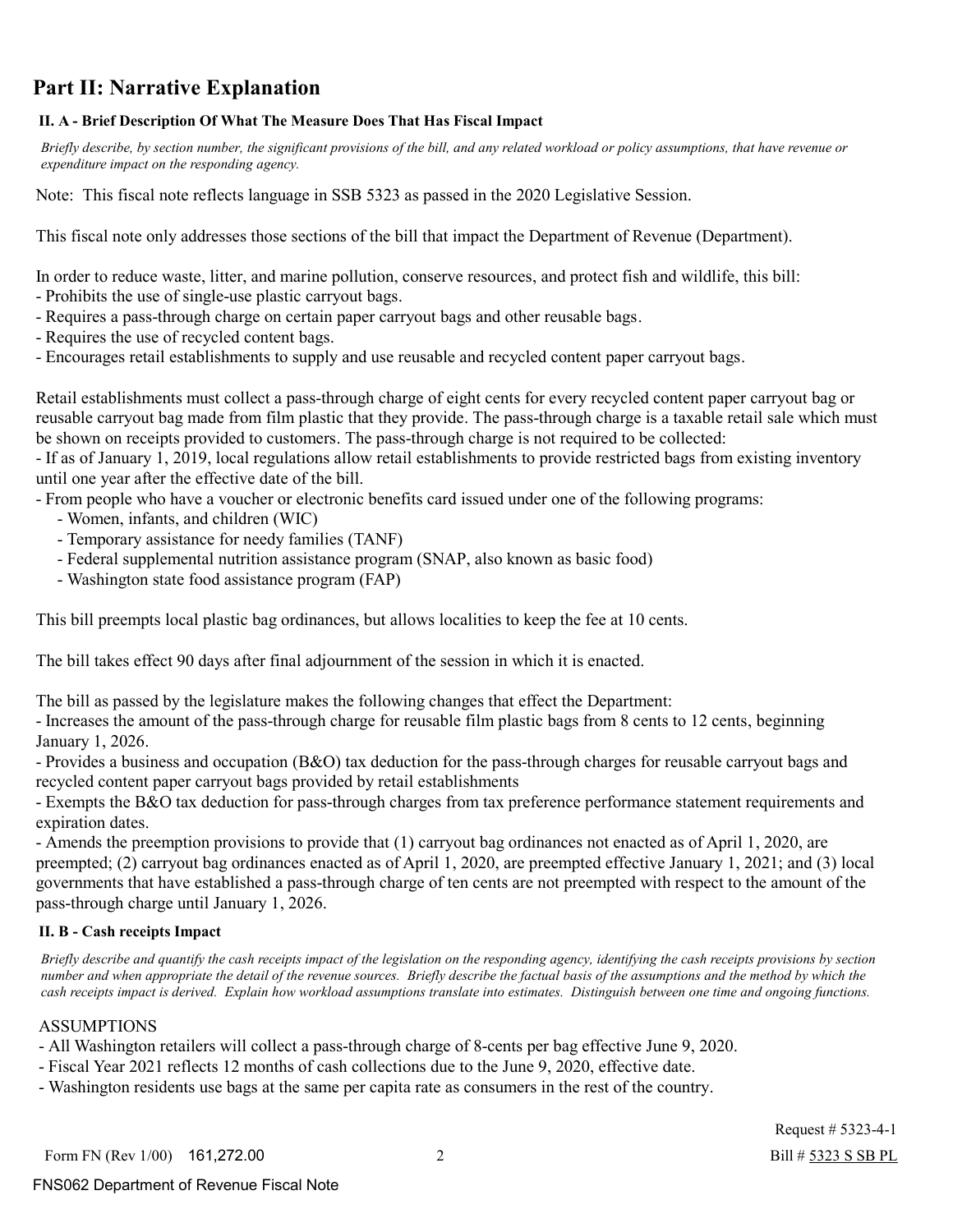- Washington residents in cities currently banning plastic bags use them at a rate of 40 percent of residents in cities without bans.

- An additional two percent of the Washington state population will reside in cities that currently ban plastic bags each year.

- The Washington population will grow at the same rate as projected by the Office of Financial Management.
- The United States population will grow at the same rate as projected by the U.S. Census Bureau.
- There will be no B&O tax impact due to the B&O tax deduction.
- The 12-cent per bag pass-through charge is beyond the scope of this fiscal note.

### DATA SOURCES

- U.S. Census Bureau, National Population Projections Datasets, 2017
- Washington State Office of Financial Management, State Population Forecast, November 2019
- BagLaws.com
- Municipal Research and Services Center, mrsc.org

### REVENUE ESTIMATES

This bill increases state revenues by an estimated \$3.8 million in the 12 months of impacted collections in Fiscal Year 2021. This bill also increases local revenues by an estimated \$1.5 million in the 11 months of impacted distributions in Fiscal Year 2021, and by \$1.6 million in Fiscal Year 2022, the first full year of impacted distributions.

TOTAL REVENUE IMPACT:

State Government (cash basis, \$000):

| S.<br>$\theta$ |
|----------------|
| \$3,800        |
| \$3,700        |
| \$3,700        |
| \$3,600        |
| \$3,600        |
|                |

Local Government, if applicable (cash basis, \$000):

| FY 2020 - | S.      | $\Omega$ |
|-----------|---------|----------|
| FY 2021 - | \$1,500 |          |
| FY 2022 - | \$1,600 |          |
| FY 2023 - | \$1,600 |          |
| FY 2024 - | \$1,600 |          |
| FY 2025 - | \$1,600 |          |

#### **II. C - Expenditures**

 *Briefly describe the agency expenditures necessary to implement this legislation (or savings resulting from this legislation), identifying by section number the provisions of the legislation that result in the expenditures (or savings). Briefly describe the factual basis of the assumptions and the method by which the expenditure impact is derived. Explain how workload assumptions translate into cost estimates. Distinguish between one time and ongoing functions.*

#### ASSUMPTIONS:

- This bill affects 50,000 taxpayers.
- Taxpayers will report pass through charges under their predominant activity line code.
- Products exempt from sales tax are still subject to the pass through charge, if a chargeable bag is used.
- Pass through charges will not apply to food banks or other donation centers, or non-business individuals.
- Due to the effective date, all returns will have split rates and deductions for Fiscal Year 2020.

### FIRST YEAR COSTS:

The Department will incur total costs of \$234,600 in Fiscal Year 2020. These costs include: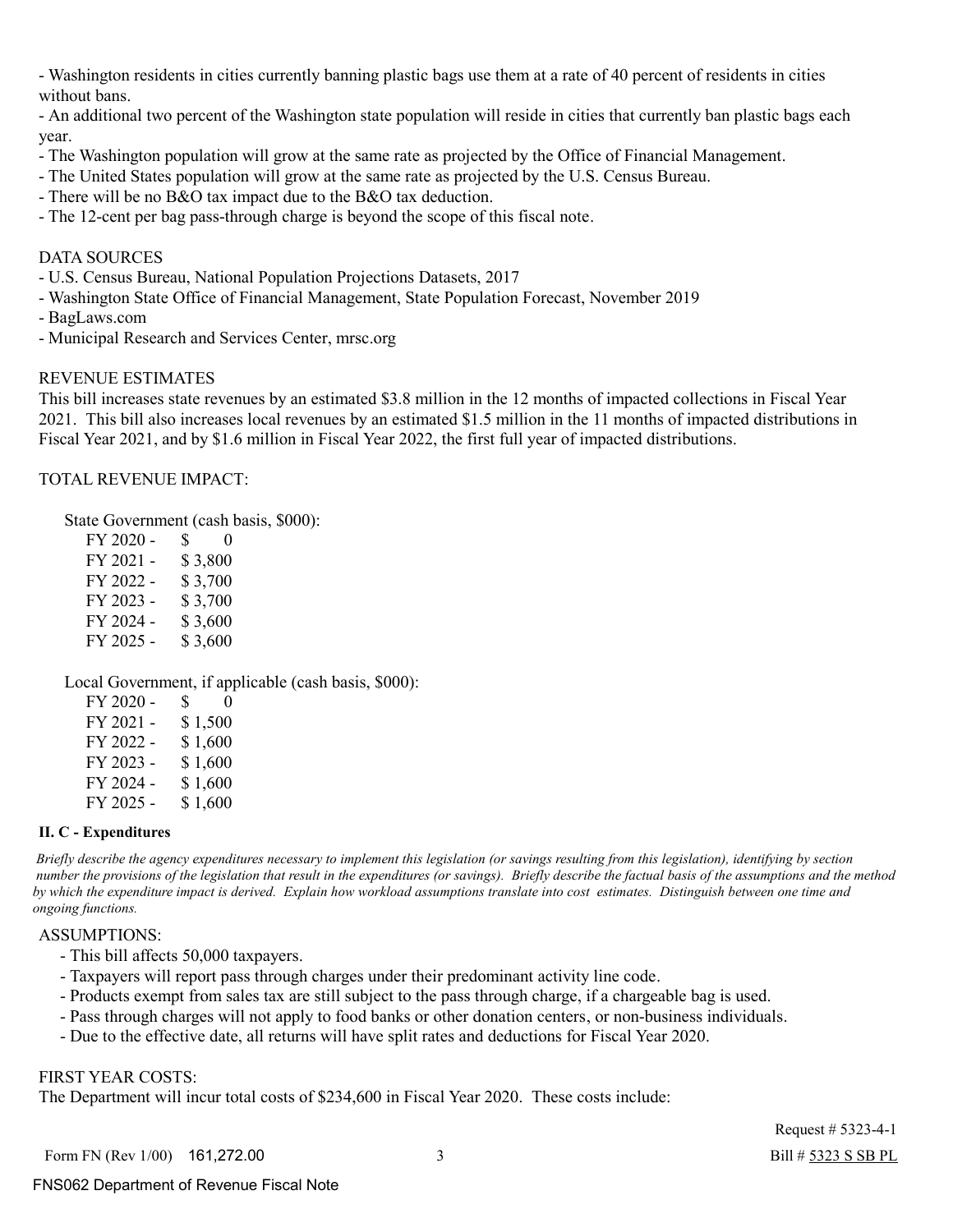Labor Costs - Time and effort equates to 2.0 FTEs.

- Create a special notice and update web content.
- Respond to additional telephone questions, email and written correspondence.
- Resolve errors on tax returns and complete amended returns.
- Administer legislative change and perform testing on changes to the information systems.

### Object Costs - \$57,400.

- Contracts to perform programming and configuration changes to information systems.
- Printing and postage for special notices and updates to paper tax return filers.

#### SECOND YEAR COSTS:

The Department will incur total costs of \$61,300 in Fiscal Year 2021. These costs include:

Labor Costs - Time and effort equates to 0.8 FTEs.

- Respond to additional telephone questions, email and written correspondence.
- Conduct account examinations and assist taxpayers with reporting.

### ONGOING COSTS:

Ongoing costs for the 2021-23 Biennium equal \$38,800 and include similar activities described in the second year costs. Time and effort equates to 0.25 FTEs.

### **Part III: Expenditure Detail**

### **III. A - Expenditures by Object Or Purpose**

|                                  | FY 2020   | FY 2021  | 2019-21   | 2021-23  | 2023-25  |
|----------------------------------|-----------|----------|-----------|----------|----------|
| <b>FTE Staff Years</b>           | 2.0       | 0.8      | l.4       | 0.3      | 0.2      |
| A-Salaries and Wages             | 108.400   | 39.400   | 147,800   | 25.200   | 15,800   |
| <b>B-Employee Benefits</b>       | 32,600    | 11.800   | 44.400    | 7.700    | 4,800    |
| C-Professional Service Contracts | 6,600     |          | 6.600     |          |          |
| E-Goods and Other Services       | 73,900    | 8.400    | 82.300    | 4.900    | 2,900    |
| J-Capital Outlays                | 13,100    | .700     | 14.800    | 1.000    | 600      |
| <b>Total \$</b>                  | \$234,600 | \$61,300 | \$295,900 | \$38,800 | \$24,100 |

**III. B - Detail:** *List FTEs by classification and corresponding annual compensation. Totals need to agree with total FTEs in Part I and Part IIIA*

| <b>Job Classification</b> | <b>Salary</b> | FY 2020 | FY 2021 | 2019-21                       | 2021-23 | 2023-25 |
|---------------------------|---------------|---------|---------|-------------------------------|---------|---------|
| <b>EXCISE TAX EX 2</b>    | 52,536        | 0.2     | 0.2     | 0.2                           | 0.2     | 0.2     |
| <b>EXCISE TAX EX 3</b>    | 57,948        | 0.1     | 0.1     | U.                            |         |         |
| <b>MGMT ANALYST4</b>      | 68,892        | 0.3     |         | 0.2                           |         |         |
| <b>RECORDS MGMT SUPV</b>  | 65,592        | 0.1     |         | 0.1                           |         |         |
| <b>TAX INFO SPEC 1</b>    | 42,132        | 0.8     | 0.4     | 0.6                           | 0.1     |         |
| TAX INFO SPEC 4           | 62.460        | 0.5     | 0.1     | 0.3                           |         |         |
| <b>Total FTEs</b>         |               | 2.0     | 0.8     | $\mathsf{I} \cdot \mathsf{A}$ | 0.3     | 0.2     |

#### **III. C - Expenditures By Program (optional)**

NONE

### **Part IV: Capital Budget Impact**

**NONE**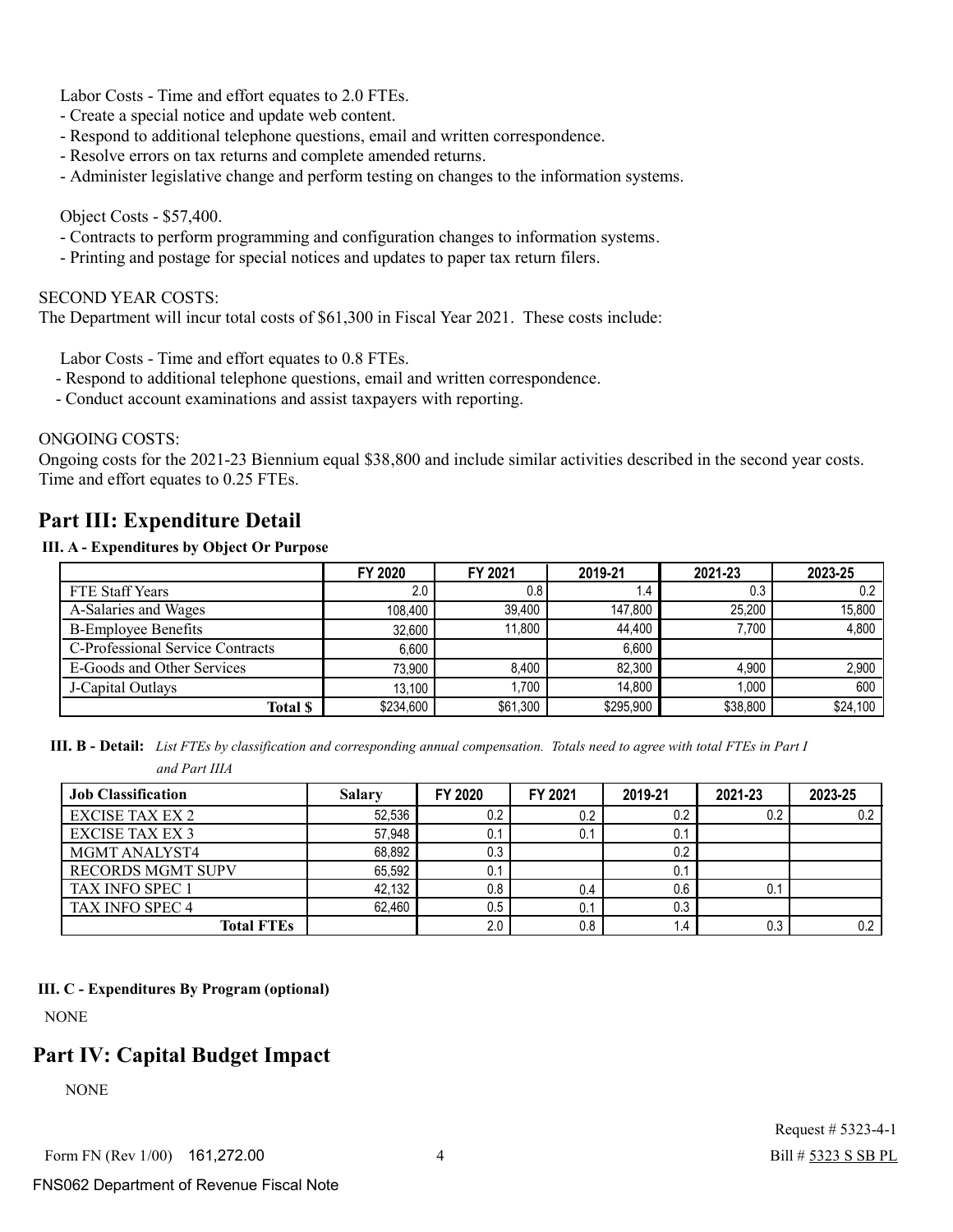None.

# **Part V: New Rule Making Required**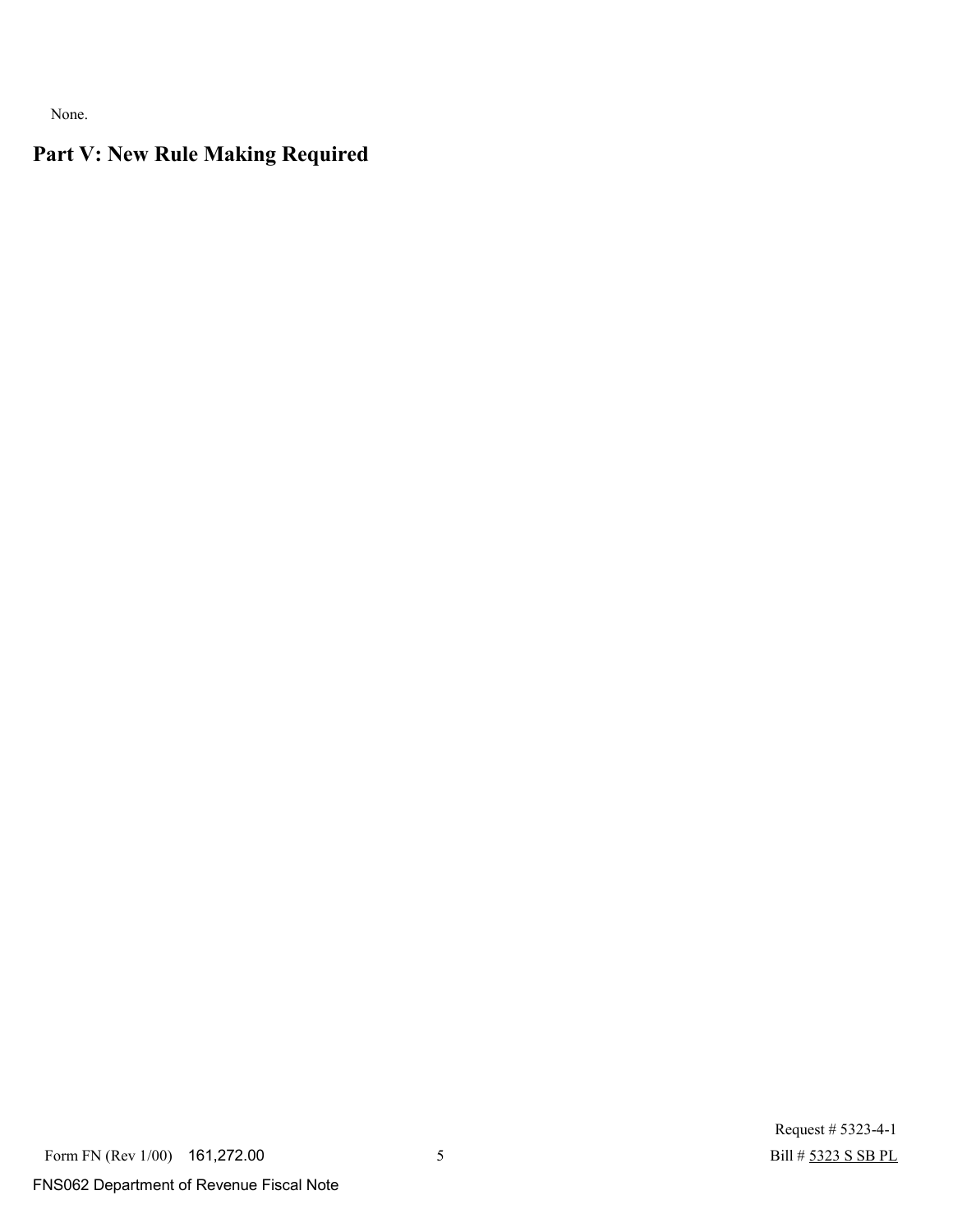# **Individual State Agency Fiscal Note**

| <b>Bill Number:</b> | 5323 S SB PL | Title: | Plastic bags | Agency: | 461-Department of<br>Ecology |
|---------------------|--------------|--------|--------------|---------|------------------------------|
|---------------------|--------------|--------|--------------|---------|------------------------------|

### **Part I: Estimates**

**No Fiscal Impact**

**Estimated Cash Receipts to:**

NONE

### **Estimated Operating Expenditures from:**

|                                  | FY 2020 | FY 2021 | 2019-21 | 2021-23 | 2023-25 |
|----------------------------------|---------|---------|---------|---------|---------|
| FTE Staff Years                  | 0.0     |         | 0.5     | 0.7     | 0.3     |
| Account                          |         |         |         |         |         |
| Waste Reduction/Recycling/Litter |         | 117,054 | 117,054 | 150,963 | 54,969  |
| Control-State<br>$044-1$         |         |         |         |         |         |
| <b>Total \$</b>                  |         | 117,054 | 117,054 | 150,963 | 54,969  |

### **Estimated Capital Budget Impact:**

NONE

 *The cash receipts and expenditure estimates on this page represent the most likely fiscal impact. Factors impacting the precision of these estimates, and alternate ranges (if appropriate), are explained in Part II.* 

Check applicable boxes and follow corresponding instructions:

If fiscal impact is greater than \$50,000 per fiscal year in the current biennium or in subsequent biennia, complete entire fiscal note form Parts I-V.

If fiscal impact is less than \$50,000 per fiscal year in the current biennium or in subsequent biennia, complete this page only (Part I).

Capital budget impact, complete Part IV.

Requires new rule making, complete Part V.

| Legislative Contact:       |                | Phone:                | Date: $03/11/2020$ |
|----------------------------|----------------|-----------------------|--------------------|
| <b>Agency Preparation:</b> | My-Hanh Mai    | Phone: 360-407-6996   | Date: 03/12/2020   |
| Agency Approval:           | Erik Fairchild | Phone: 360-407-7005   | Date: 03/12/2020   |
| <b>OFM Review:</b>         | Lisa Borkowski | Phone: (360) 902-0573 | Date: 03/12/2020   |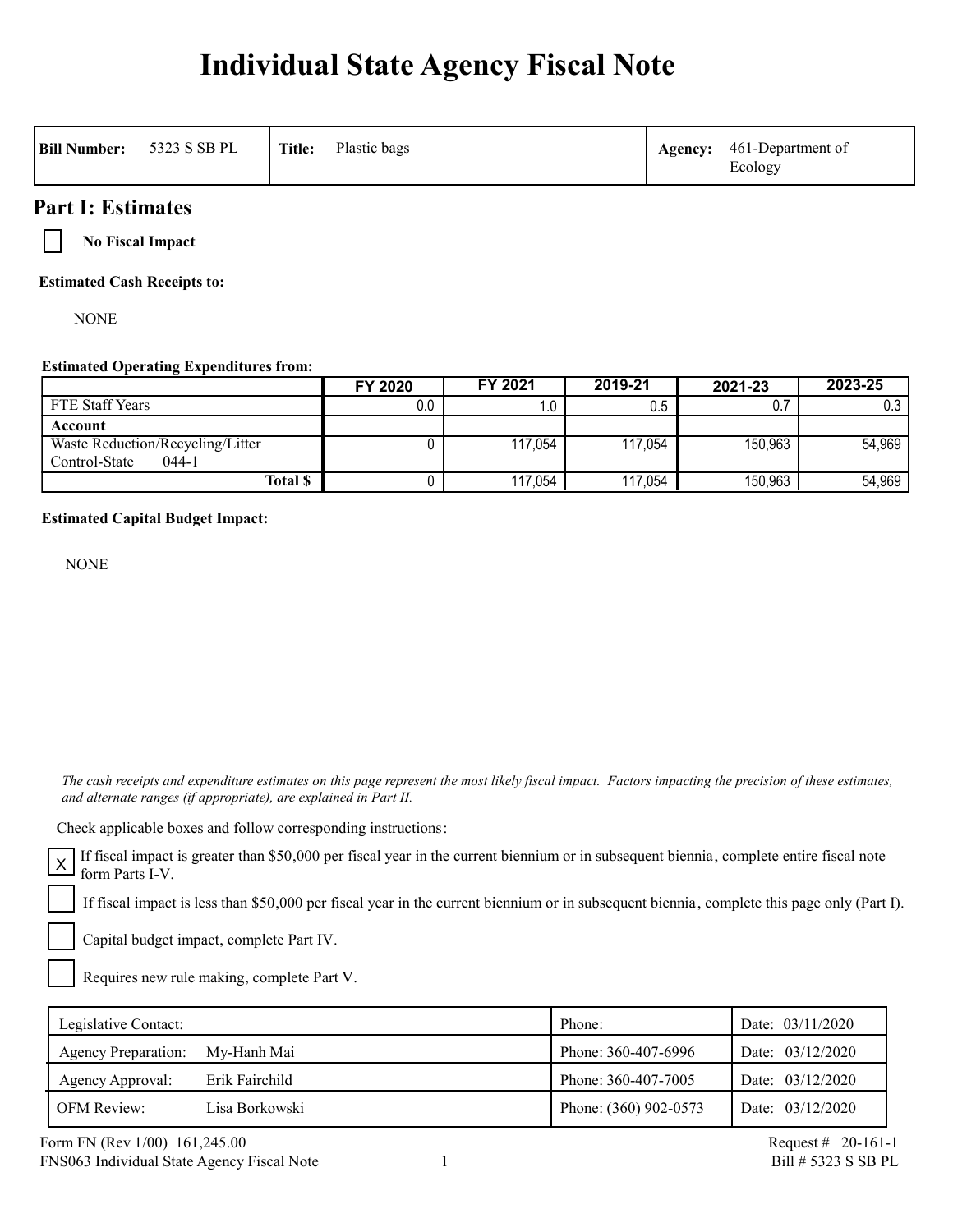# **Part II: Narrative Explanation**

### **II. A - Brief Description Of What The Measure Does That Has Fiscal Impact**

*Briefly describe by section number, the significant provisions of the bill, and any related workload or policy assumptions, that have revenue or expenditure impact on the responding agency.*

Compared to 5323-S.E AMH CHAP H5413.1, 5323 SSB.PL has no substantive changes. This is the PL version of the striking amendment that passed both houses on final passage.

This bill relates to reducing pollution from plastic bags by establishing minimum state standards for the use of bags at retail establishments. Single-use plastic carryout bags are currently banned in 37 local jurisdictions in Washington State.

Section 3 would prohibit a retail establishment from providing a customer, or a person at an event, a single-use plastic carryout bag, or a paper carryout bag or reusable carryout bag made of film plastic that does not meet recycled content requirements beginning January 1, 2021. A retail establishment would be banned from using or providing certain polyethylene or other non-compostable plastic bags. A recycled content paper carryout bag would be required to contain a minimum of forty percent postconsumer recycled materials and if made of film plastic, would be required to have a minimum thickness of no less than 2.25 mils until December 31, 2025, and no less than 4 mils beginning January 1, 2026, and a minimum of twenty percent postconsumer recycled content until July 1, 2022, and forty percent afterward.

A retail establishment may provide a reusable or a recycled content carryout bag, at the point of sale for a charge of eight cents for every bag it provides. Beginning January 1, 2026, retail establishments would be required to increase the pass-through charge for reusable carryout bags made of film plastic. A retail establishment must collect and retain all revenue from pass-through charges. The pass-through charge would be a taxable retail sale.

A retail establishment may provide a bag restricted under this bill from existing inventory until one year after the bill's effective date. Upon request by Ecology, a retail establishment must provide proof that the bags were acquired prior to the effective date of this section.

Section 5 would require Ecology to prioritize the expedited processing of applications for permits related to the expansion or reconfiguration of an existing pulp and paper mill for the purpose of manufacturing paper bags or raw materials used to manufacture paper bags. Under current law, Ecology prioritizes applications for permits for construction, new or modification, related projects. The facilities under Ecology's jurisdiction have current permits. Therefore, this would not create additional fiscal impact to Ecology.

Ecology would be required to develop a forum to receive complaints that allege violations. Ecology, in collaboration with the local governments, would be required to provide education and outreach to inform retail establishments, consumers, and other interested individuals about the requirements of this chapter. Ecology would be authorized to impose penalties of up to \$250 per day for violations of this chapter. In addition, Ecology or local governments would be required to work with retail establishments, retail associations, unions, and other interested organizations to create educational materials regarding the benefits of reusable bags by October 1, 2020.

Ecology would be authorized to adopt rules as necessary to implement, administer, and enforce this chapter. Section 5(2) would require that enforcement of this chapter must be based primarily upon complaints filed with the department. In consultation with the Attorney General's Office and the agency Rules and Accountability unit,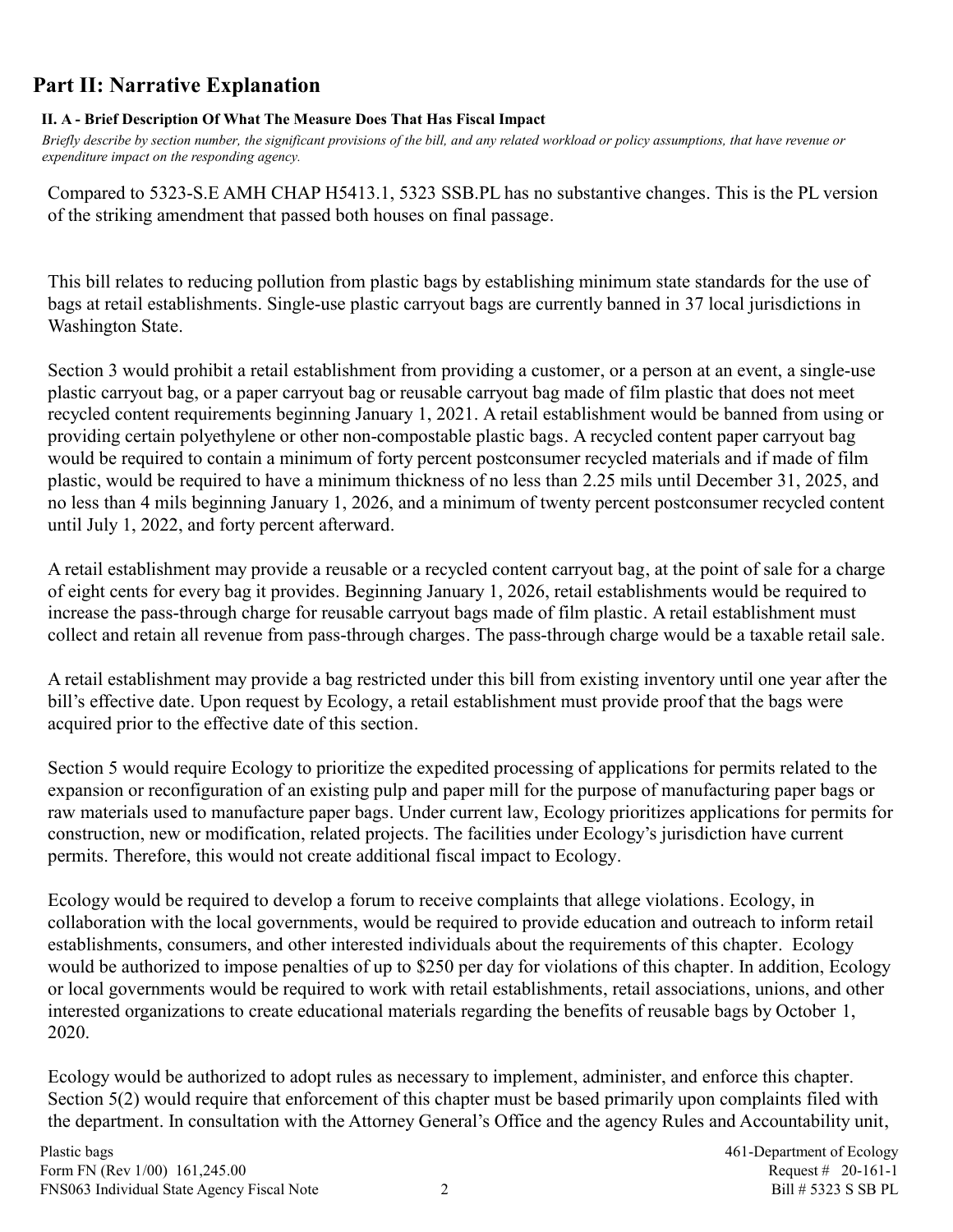Ecology assumes Ecology could implement, administer, and enforce this chapter without rulemaking because the law is specific enough that Ecology could implement directly from the bill, and key terms of the bill are sufficiently clear to put retail establishments on notice of what would be or not be allowed. Therefore, no rulemaking is assumed in this fiscal note.

Section 5(7) would provide that this act is null and void if funding is not provided for education and outreach activities required under this section from the Waste Reduction, Recycling, and Litter Control Account (WRRLCA) by July 1, 2020.

Section 6 would restrict a city, town, county, or municipal corporation from enacting a local carryout bag ordinance until January 1, 2021, if the ordinance was not enacted as of April 1, 2020.

Section 7 would require Commerce, in consultation with Ecology to submit a report to the Legislature by December 1, 2024, including an assessment of the effectiveness of the pass-through charge for reducing the total volume of bags purchased and encouraging reusable bags. The report would also include an assessment of the sufficiency of the amount of the pass-through charge relative to the cost of the authorized bags to retail establishments and an assessment of the pricing and availability of various types of carryout bags, and recommendations for revisions to this act.

For purposes of conducting the assessment, Ecology and Commerce would be authorized to request retail establishments and bag distributors to furnish information regarding the cost of various types of paper and plastic carryout bags. This provision would expire July 1, 2027.

### **II. B - Cash receipts Impact**

*Briefly describe and quantify the cash receipts impact of the legislation on the responding agency, identifying the cash receipts provisions by section number and when appropriate the detail of the revenue sources. Briefly describe the factual basis of the assumptions and the method by which the cash receipts impact is derived. Explain how workload assumptions translate into estimates. Distinguish between one time and ongoing functions.*

Section 5 would authorize Ecology to assess a civil penalty of up to two hundred fifty dollars per violation per day. Ecology assumes that if retail establishments are out of compliance, we would send a written warning letter to them to bring them into compliance. It is assumed that it is the intent of the bill to provide for penalties in order to ensure compliance. Ecology assumes no revenue associated with infractions.

### **II. C - Expenditures**

*Briefly describe the agency expenditures necessary to implement this legislation (or savings resulting from this legislation), identifying by section number the provisions of the legislation that result in the expenditures (or savings). Briefly describe the factual basis of the assumptions and the method by which the expenditure impact is derived. Explain how workload assumptions translate into cost estimates. Distinguish between one time and ongoing functions.*

The expenditure impact to Ecology under this bill is estimated to be greater than \$50,000 in Fiscal Year (FY) 2021 to FY 2023, and less than \$50,000 in FY 2024 and FY 2025, to implement the requirements of sections 5 and 7.

Section 5 would require Ecology to develop a forum to receive complaints that allege violations. Ecology or local governments would be required to work with retail establishments, retail associations, unions, and other interested organizations to create educational materials regarding the benefits of reusable bags by October 1, 2020. Ecology, in collaboration with the local governments, would be required to provide education and outreach to inform retail establishments, consumers, and other interested individuals about the requirements of this chapter.

Ecology assumes it would collaborate with local governments to create educational materials regarding the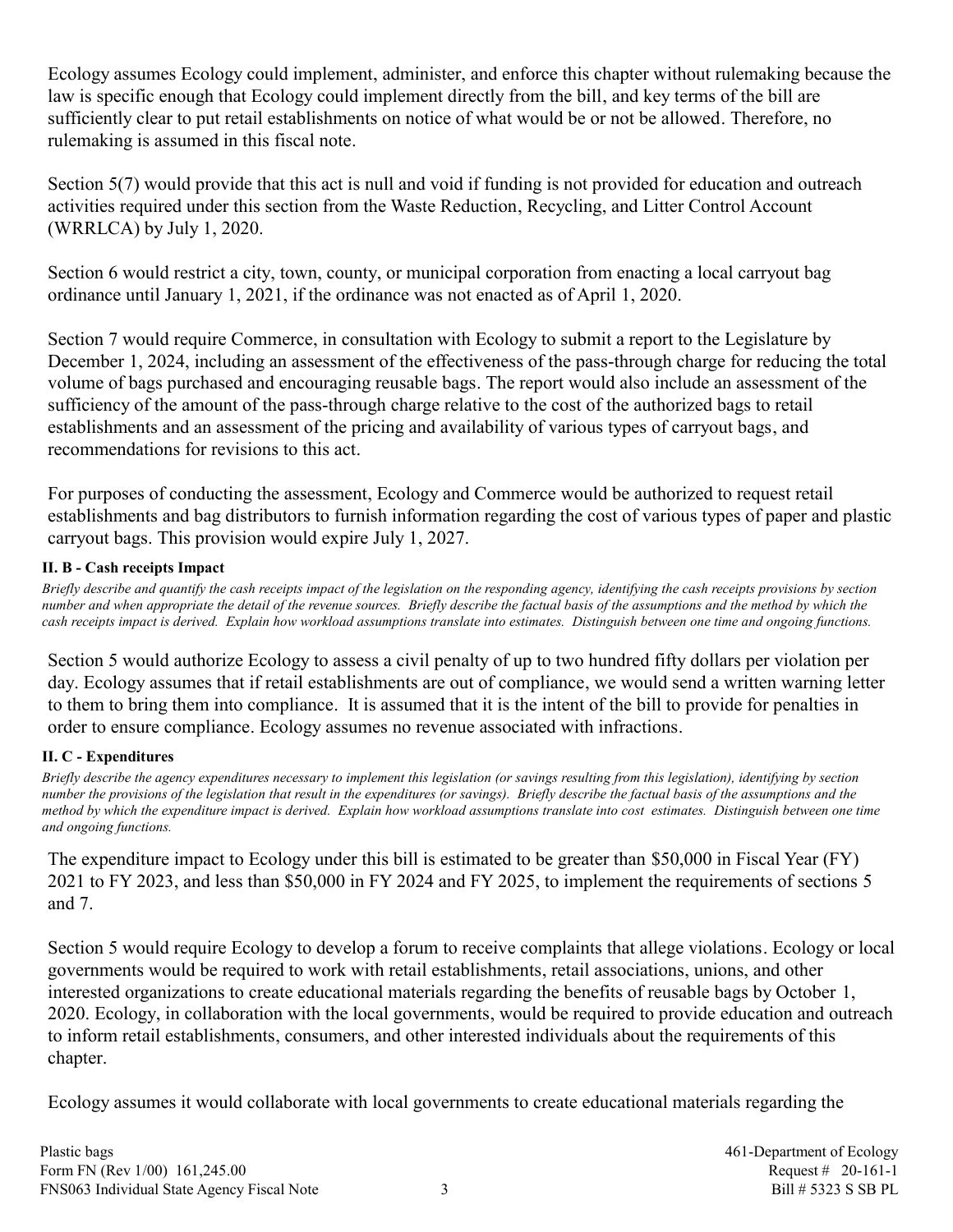benefits of reusable bags, in addition to conducting education and outreach to retail establishments, retail associations, and other interested organizations about the ban. Ecology also assumes efforts associated with developing education and outreach materials, and conducting education and outreach and compliance enforcement would begin in FY21 and be completed in FY24.

Ecology, in collaboration with local governments, would develop information to conduct outreach and education to inform retail establishments, consumers, and other interested individuals about the ban, in addition to a forum to receive complaints that allege violations. Ecology assumes these outreach materials would be developed with culturally appropriate materials and in multiple languages. Ecology assumes the forum would be publicly available and complaints filed through the forum would be shared with local governments for purposes of carrying out education and outreach to retail establishments.

Ecology estimates 0.20 FTE Community Outreach & Environmental Education Specialist 3 (COEES3) would be required in FY21 to develop education and outreach materials and a website.

Ecology estimates 0.04 FTE Communications Consultant 5 would be required in FY21 to support the development of education and outreach materials and website.

Ecology estimates 0.10 FTE Communications Consultant 3 would be required in FY21 to develop a complaint forum website in FY21.

Ecology would use in-house translation for Chinese, Korean, Spanish, and Vietnamese at a cost of \$2,700 in FY21. Ecology assumes translation of outreach documents into other languages would be contracted out through the state's Department of Enterprise master contract at a cost of \$100 per document. The City of Seattle plastic bag ban document is offered in 18 languages (including English). Ecology would contract out for translation of 13 additional languages. For the purposes of this estimate, Ecology assumes three documents would be translated into 13 languages at a cost of \$3,900 in FY21.

Ongoing education and outreach to small businesses, consumers, and retail associations would require 0.4 FTE of a COESS 3 in FY22, 0.3 FTE in FY23, and 0.2 FTE per year in FY24.

Implementation, technical assistance, complaint follow-up, and compliance enforcement would require 0.5 FTE of an ES4 beginning in FY 21, 0.25 FTE per year FY22 and FY23, and 0.15 FTE in FY24.

Section 7 would require Commerce, in consulation with Ecology, to submit an assessment report to the Legislature by December 1, 2024. In coordination with Commerce, the assumption is that Ecology would reach out to retail establishments and bag distributors to gather the necessary information about the cost of various types of paper and plastic carryout bags (section 7(1)(b)), and to help draft and review the assessment report to the Legislature in FY24 and FY25.

Ecology estimates this one-time effort would require 0.04 FTE Environmental Specialist 4 (ES4) in FY24, and 0.04 FTE ES4 in FY25.

SUMMARY: The expenditure impact to Ecology under this bill is as follows: FY 2021: \$117,054 and 0.97 FTE; FY 2022: \$81,413 and 0.75 FTE; FY 2023: \$69,550 and 0.63 FTE; FY 2024: \$49,536 and 0.45 FTE; FY 2025: \$5,433 and 0.05 FTE.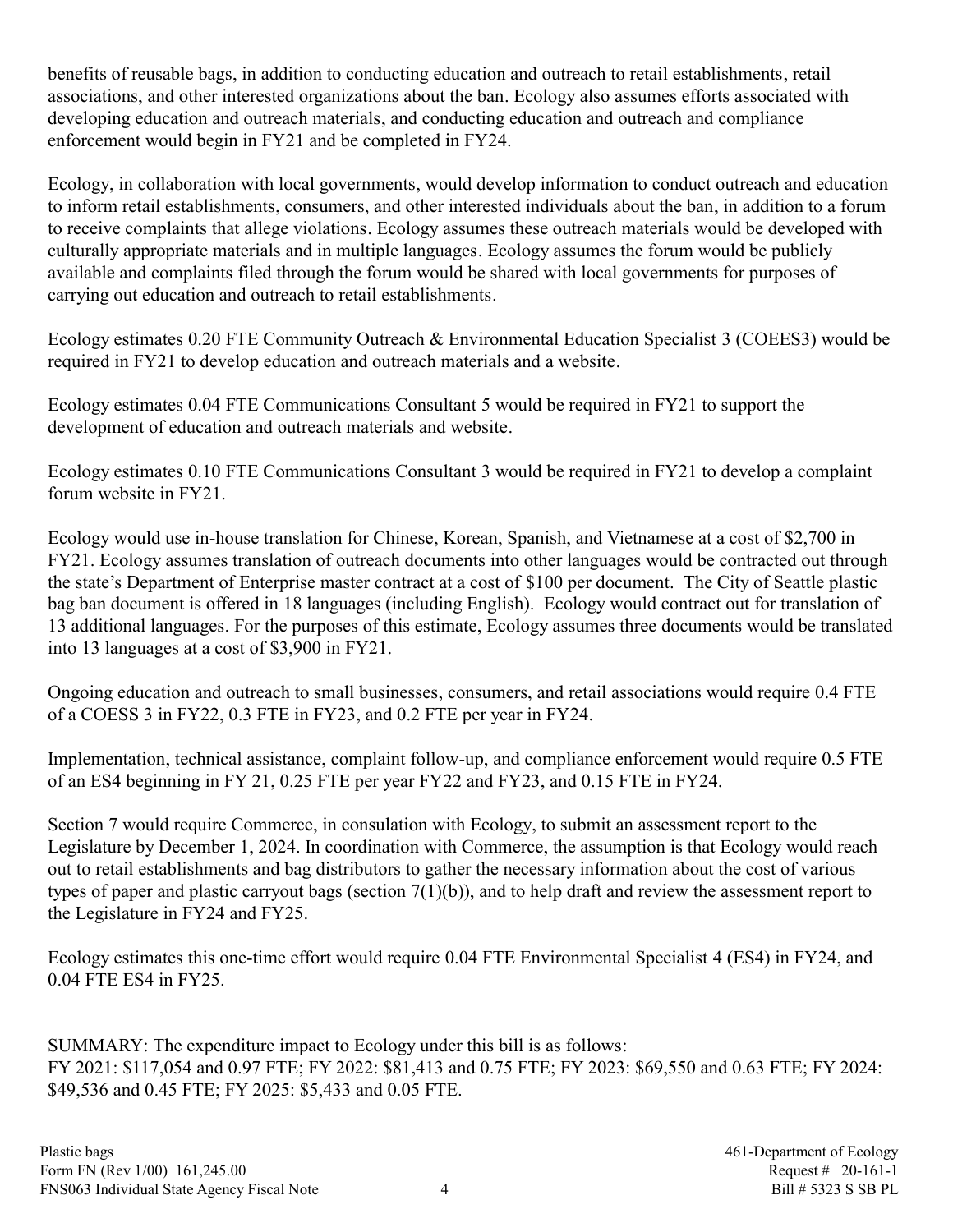Notes on costs by object:

Salary estimates are current biennium actual rates at Step L.

Benefits are the agency average of 36.6% of salaries.

Contracts includes \$3,900 in FY21 for language translation of the education and outreach documents.

Goods and Services are the agency average of \$5,724 per direct program FTE. Also included is \$2,700 in FY21 for language translation of the education and outreach documents.

Travel is the agency average of \$2,787 per direct program FTE.

Equipment is the agency average of \$1,637 per direct program FTE.

Agency Administrative Overhead is calculated at the federally approved agency indirect rate of 29.7% of direct program salaries and benefits, and is shown as object 9. Agency Administrative Overhead FTEs are included at 0.15 FTE per direct program FTE, and are identified as Fiscal Analyst 2 and IT App Development – Journey.

### **Part III: Expenditure Detail**

### **III. A - Operating Budget Expenditures**

| Account    | <b>Account Title</b>                            | Lvpe     | FY 2020 | FY 2021 | 2019-21 | 2021-23 | 2023-25 |
|------------|-------------------------------------------------|----------|---------|---------|---------|---------|---------|
| $1044 - 1$ | Waste<br>Reduction/Recycling<br>/Litter Control | 'State   |         | 117,054 | 117,054 | 150,963 | 54,969  |
|            |                                                 | Total \$ |         | 117.054 | 17,054  | 150,963 | 54,969  |

### **III. B - Expenditures by Object Or Purpose**

|                                  | <b>FY 2020</b> | FY 2021 | 2019-21 | 2021-23 | 2023-25 |
|----------------------------------|----------------|---------|---------|---------|---------|
| FTE Staff Years                  |                | 1.0     | 0.5     | 0.7     | 0.3     |
| A-Salaries and Wages             |                | 57,533  | 57,533  | 78.334  | 28,564  |
| <b>B-Employee Benefits</b>       |                | 21.057  | 21.057  | 28.671  | 10,454  |
| C-Professional Service Contracts |                | 3,900   | 3,900   |         |         |
| E-Goods and Other Services       |                | 7,508   | 7.508   | 6,869   | 2,462   |
| G-Travel                         |                | 2,341   | 2,341   | 3,345   | 1,198   |
| J-Capital Outlays                |                | .375    | 1.375   | 1.964   | 703     |
| 9-Agency Administrative Overhead |                | 23.340  | 23,340  | 31.780  | 11,588  |
| <b>Total \$</b>                  |                | 117.054 | 117.054 | 150.963 | 54,969  |

**III. C - Operating FTE Detail:** *List FTEs by classification and corresponding annual compensation. Totals need to agree with total FTEs in Part I and Part IIIA*

| <b>Job Classification</b>     | Salarv | FY 2020 | FY 2021 | 2019-21 | 2021-23 | 2023-25       |
|-------------------------------|--------|---------|---------|---------|---------|---------------|
| COM OUTREACH & ENV ED SP 3    | 61,219 |         | 0.2     | U.      | 0.4     |               |
| COMM CONSULTANT 3             | 64.334 |         | 0.1     | U.      |         |               |
| <b>COMM CONSULTANT 5</b>      | 84.394 |         | 0.0     | 0.0     |         |               |
| ENVIRONMENTAL SPEC 4          | 70.959 |         | 0.5     | 0.3     | 0.3     | 0.1           |
| <b>FISCAL ANALYST 2</b>       |        |         | 0.1     |         | U.      | $0.0$ $\vert$ |
| <b>IT APP DEVELOP-JOURNEY</b> |        |         | 0.0     | 0.0     | 0.0     | 0.O I         |
| <b>Total FTEs</b>             |        |         | 1.0     | 0.5     |         | 0.3           |

### **III. D - Expenditures By Program (optional)**

NONE

# **Part IV: Capital Budget Impact**

**IV. A - Capital Budget Expenditures** NONE

Plastic bags and the extent of Ecology and the Plastic bags and the extent of Ecology and the Plastic bags and the Ecology and the Ecology and the Ecology and the Ecology and the Ecology and the Ecology and the Ecology and Form FN (Rev 1/00) 161,245.00 Request # 20-161-1 FNS063 Individual State Agency Fiscal Note 5 5 Bill # 5323 S SB PL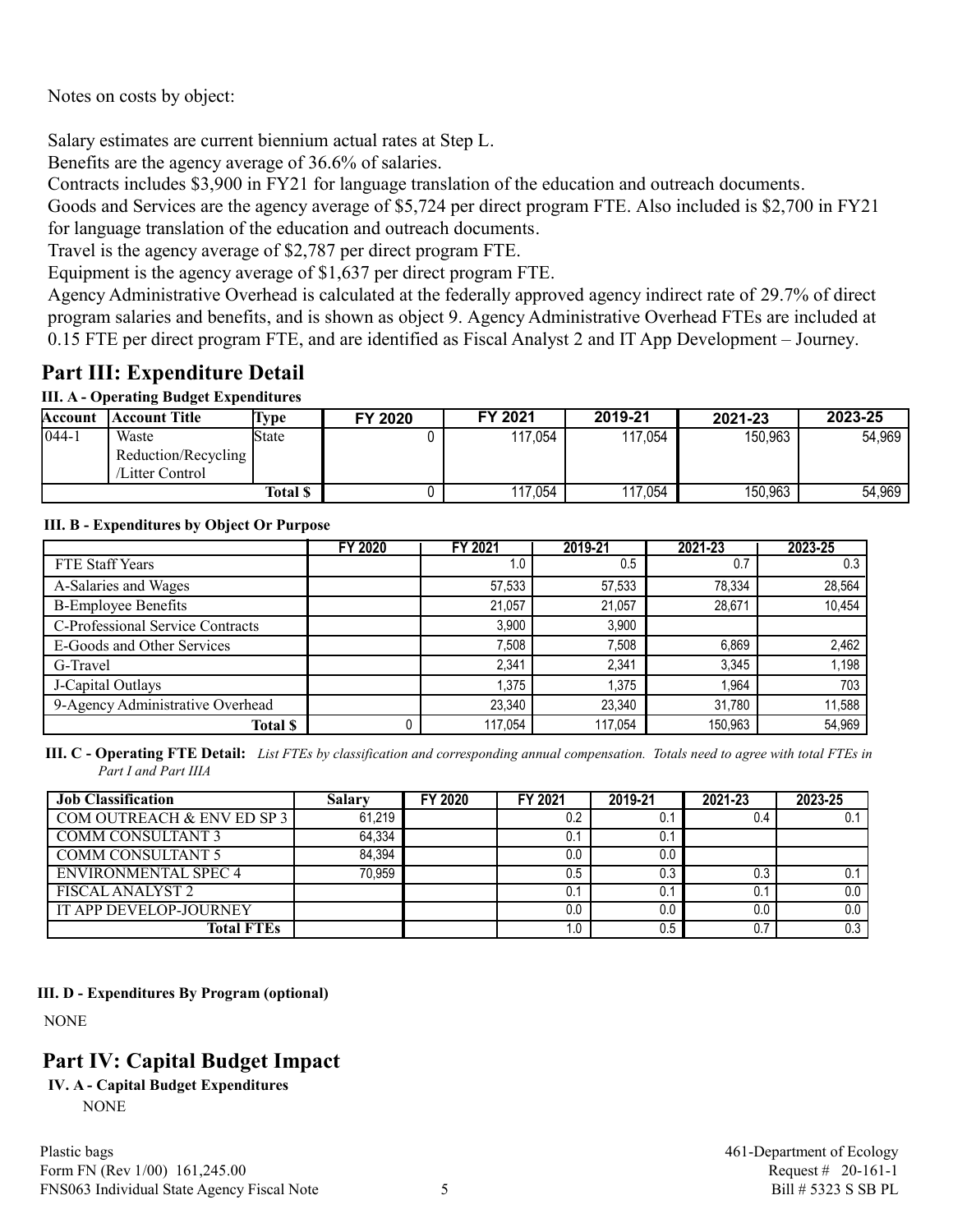### **IV. B - Expenditures by Object Or Purpose**

NONE

### **IV. C - Capital Budget Breakout**

 *Identify acquisition and construction costs not reflected elsewhere on the fiscal note and describe potential financing methods* NONE

# **Part V: New Rule Making Required**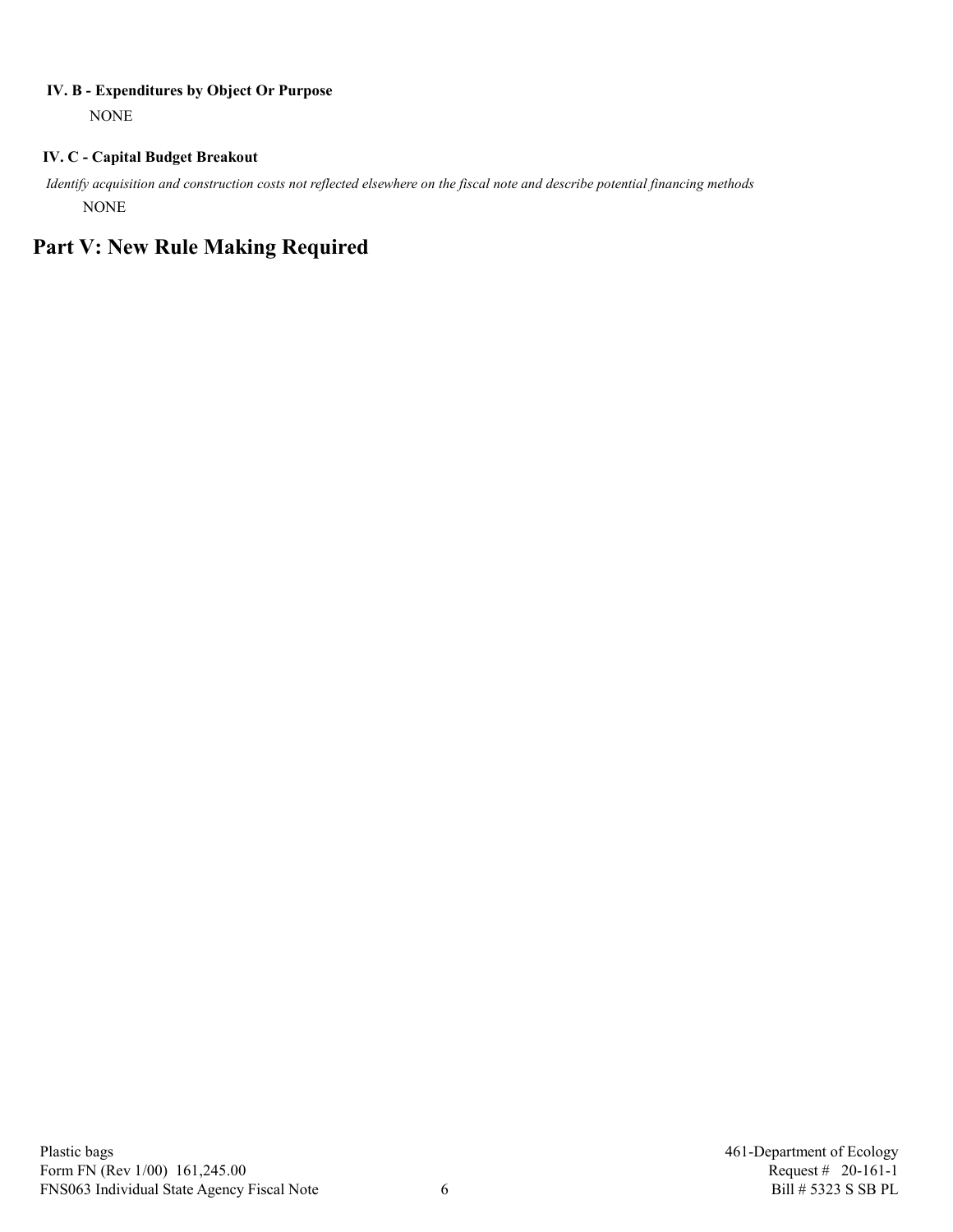# **Individual State Agency Fiscal Note**

| <b>Bill Number:</b>                | 5323 S SB PL                                  | Title: | Plastic bags | Agency: | 468-Environmental and<br>Land Use Hearings Office |
|------------------------------------|-----------------------------------------------|--------|--------------|---------|---------------------------------------------------|
| <b>Part I: Estimates</b>           |                                               |        |              |         |                                                   |
| ΙX                                 | <b>No Fiscal Impact</b>                       |        |              |         |                                                   |
| <b>Estimated Cash Receipts to:</b> |                                               |        |              |         |                                                   |
| <b>NONE</b>                        |                                               |        |              |         |                                                   |
| <b>NONE</b>                        | <b>Estimated Operating Expenditures from:</b> |        |              |         |                                                   |
|                                    | <b>Estimated Capital Budget Impact:</b>       |        |              |         |                                                   |
| <b>NONE</b>                        |                                               |        |              |         |                                                   |

 *The cash receipts and expenditure estimates on this page represent the most likely fiscal impact. Factors impacting the precision of these estimates, and alternate ranges (if appropriate), are explained in Part II.* 

Check applicable boxes and follow corresponding instructions:

If fiscal impact is greater than \$50,000 per fiscal year in the current biennium or in subsequent biennia, complete entire fiscal note form Parts I-V.

If fiscal impact is less than \$50,000 per fiscal year in the current biennium or in subsequent biennia, complete this page only (Part I).

Capital budget impact, complete Part IV.

Requires new rule making, complete Part V.

| Legislative Contact:          |                | Phone:                  | Date: 03/11/2020 |
|-------------------------------|----------------|-------------------------|------------------|
| Agency Preparation: Kay Brown |                | Phone: $(360)$ 664-9160 | Date: 03/12/2020 |
| Agency Approval:              | Nina Carter    | Phone: 360 664-9171     | Date: 03/12/2020 |
| <b>OFM Review:</b>            | Lisa Borkowski | Phone: (360) 902-0573   | Date: 03/12/2020 |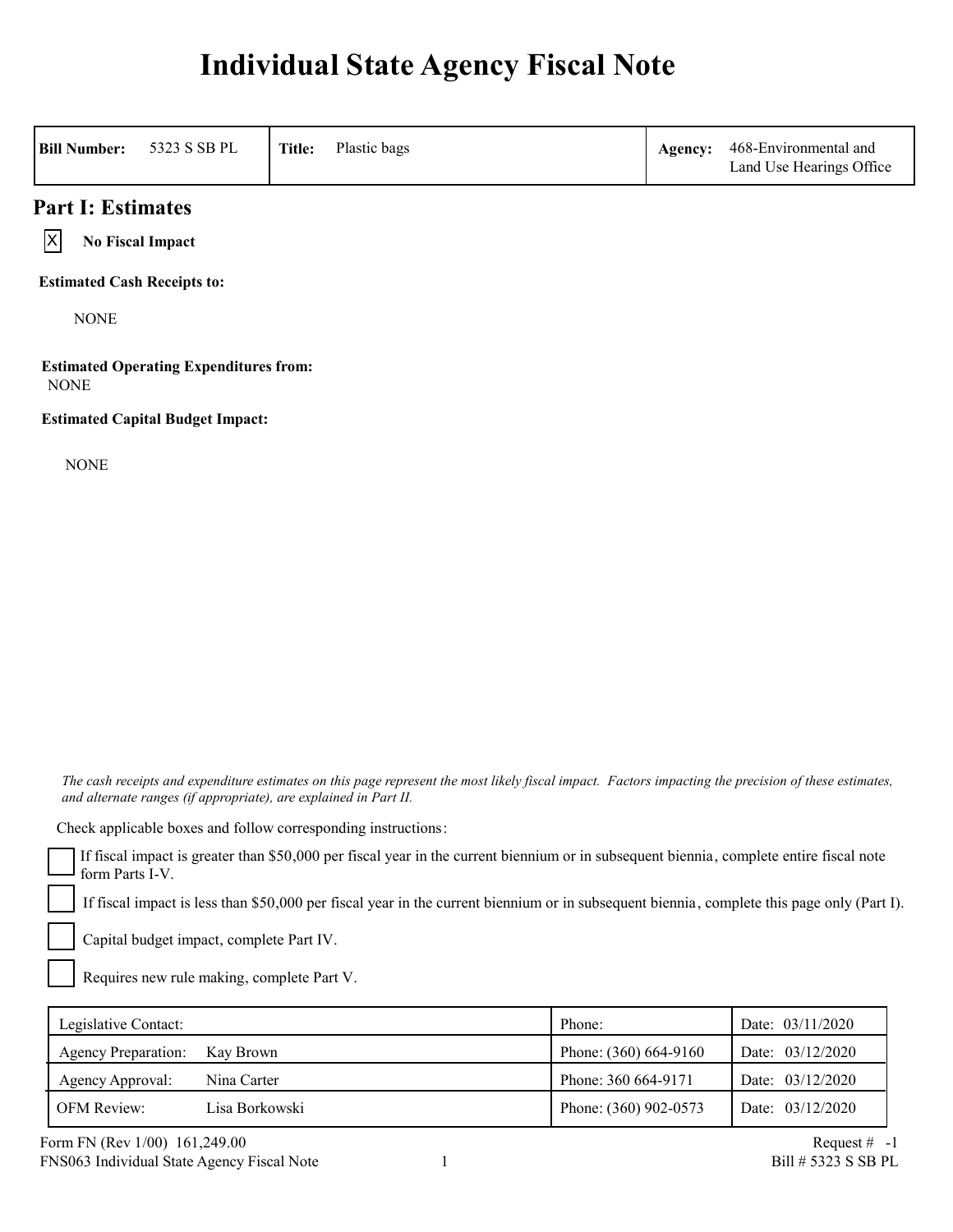## **Part II: Narrative Explanation**

### **II. A - Brief Description Of What The Measure Does That Has Fiscal Impact**

*Briefly describe by section number, the significant provisions of the bill, and any related workload or policy assumptions, that have revenue or expenditure impact on the responding agency.*

Starting January 1, 2021, this bill restricts the provision of single-use plastic carryout bags by retail establishments, and requires a pass-through charge on recycled content paper carryout bags and reusable carryout bags. It also requires the use of recycled content bags.

In Section 5, Ecology is directed until June 1, 2021, to prioritize the expedited processing of applications for permit related to the expansion or reconfiguring of an existing pulp and paper mill. This section also provides enforcement authority to implement, administer and enforce the restrictions on carryout and in-store bags. Ecology's enforcement must be primarily complaint driven. Ecology is directed to educate retail establishments.

Section 5 also provides that a violation of this chapter is subject to a civil penalty of up to two hundred fifty dollars. Each calendar day of operation or activity in violation of this chapter comprises a new violation. Penalties issued under this section are appealable to the pollution control hearings board.

Section 10 and Section 11 amends RCW 43.21B.110 (both versions) to provide jurisdiction to the PCHB over appeals of civil penalties imposed pursuant to this Bill.

Ecology assumes the intent of this bill is to provide for penalties to ensure compliance. Therefore, Ecology does not expect penalties to be issued. Based on these assumptions, the PCHB concludes that it can handle any appeals generated by this bill within its existing workload without additional staffing.

Permits for pulp and paper mills issued by Ecology are appealed to the PCHB. Ecology is assuming that the requirement that it expedite processing of applications for permits related to the expansion/reconfiguring of pulp and paper mills will not affect the number of permits it issues for mills. This is because Ecology already expedites these permits. If the number of permits issued is not expected to increase, the Board would not experience an increase in appeals. Therefore, based on these assumptions, there should be no increase to workload at the PCHB.

### **II. B - Cash receipts Impact**

*Briefly describe and quantify the cash receipts impact of the legislation on the responding agency, identifying the cash receipts provisions by section number and when appropriate the detail of the revenue sources. Briefly describe the factual basis of the assumptions and the method by which the cash receipts impact is derived. Explain how workload assumptions translate into estimates. Distinguish between one time and ongoing functions.*

### **II. C - Expenditures**

*Briefly describe the agency expenditures necessary to implement this legislation (or savings resulting from this legislation), identifying by section number the provisions of the legislation that result in the expenditures (or savings). Briefly describe the factual basis of the assumptions and the method by which the expenditure impact is derived. Explain how workload assumptions translate into cost estimates. Distinguish between one time and ongoing functions.*

# **Part III: Expenditure Detail**

**III. A - Operating Budget Expenditures** NONE

### **III. B - Expenditures by Object Or Purpose**

**NONE**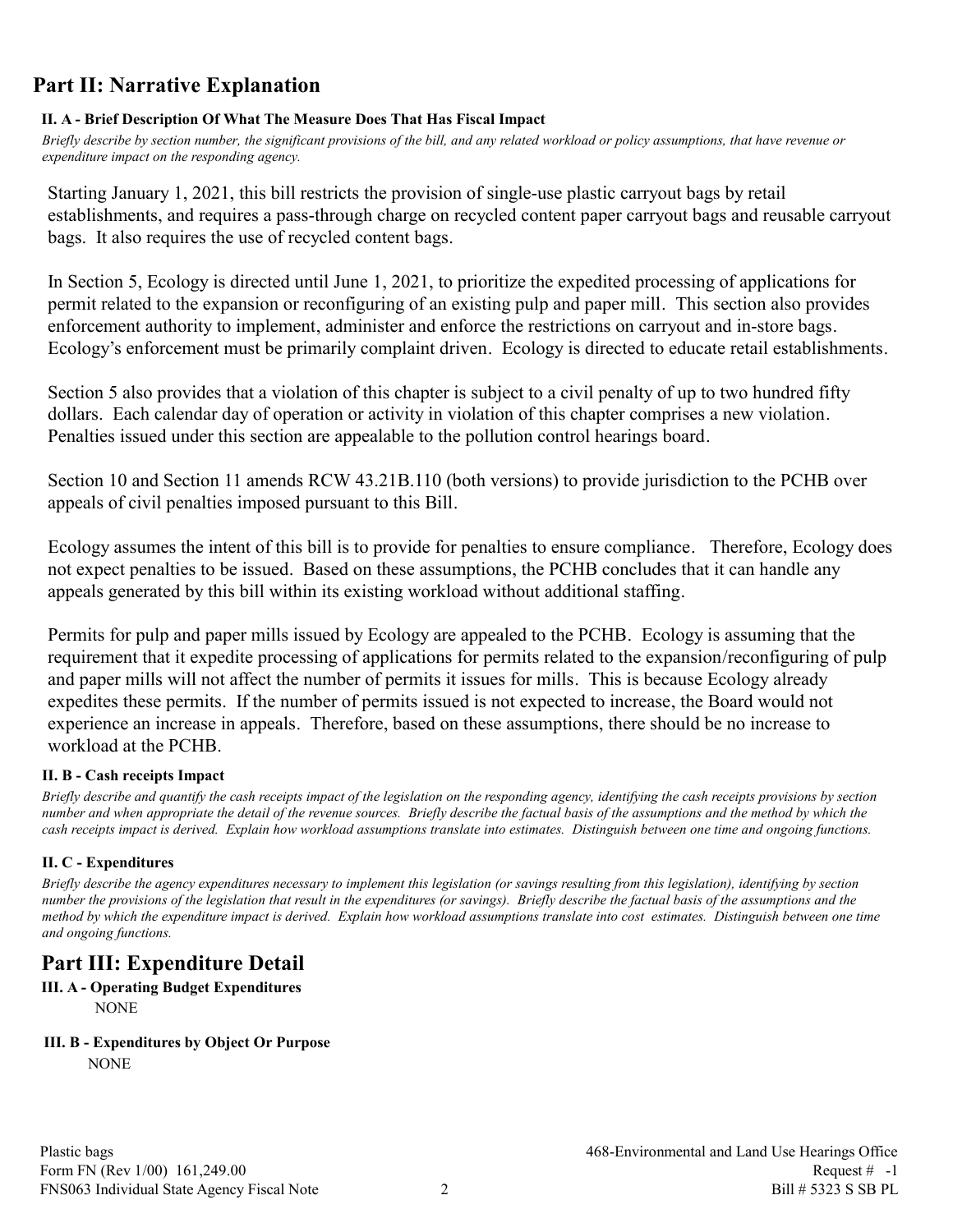*Part I and Part IIIA* **III. C - Operating FTE Detail:** *List FTEs by classification and corresponding annual compensation. Totals need to agree with total FTEs in*  NONE

**III. D - Expenditures By Program (optional)**

NONE

## **Part IV: Capital Budget Impact**

### **IV. A - Capital Budget Expenditures** NONE

### **IV. B - Expenditures by Object Or Purpose**

NONE

### **IV. C - Capital Budget Breakout**

 *Identify acquisition and construction costs not reflected elsewhere on the fiscal note and describe potential financing methods* NONE

## **Part V: New Rule Making Required**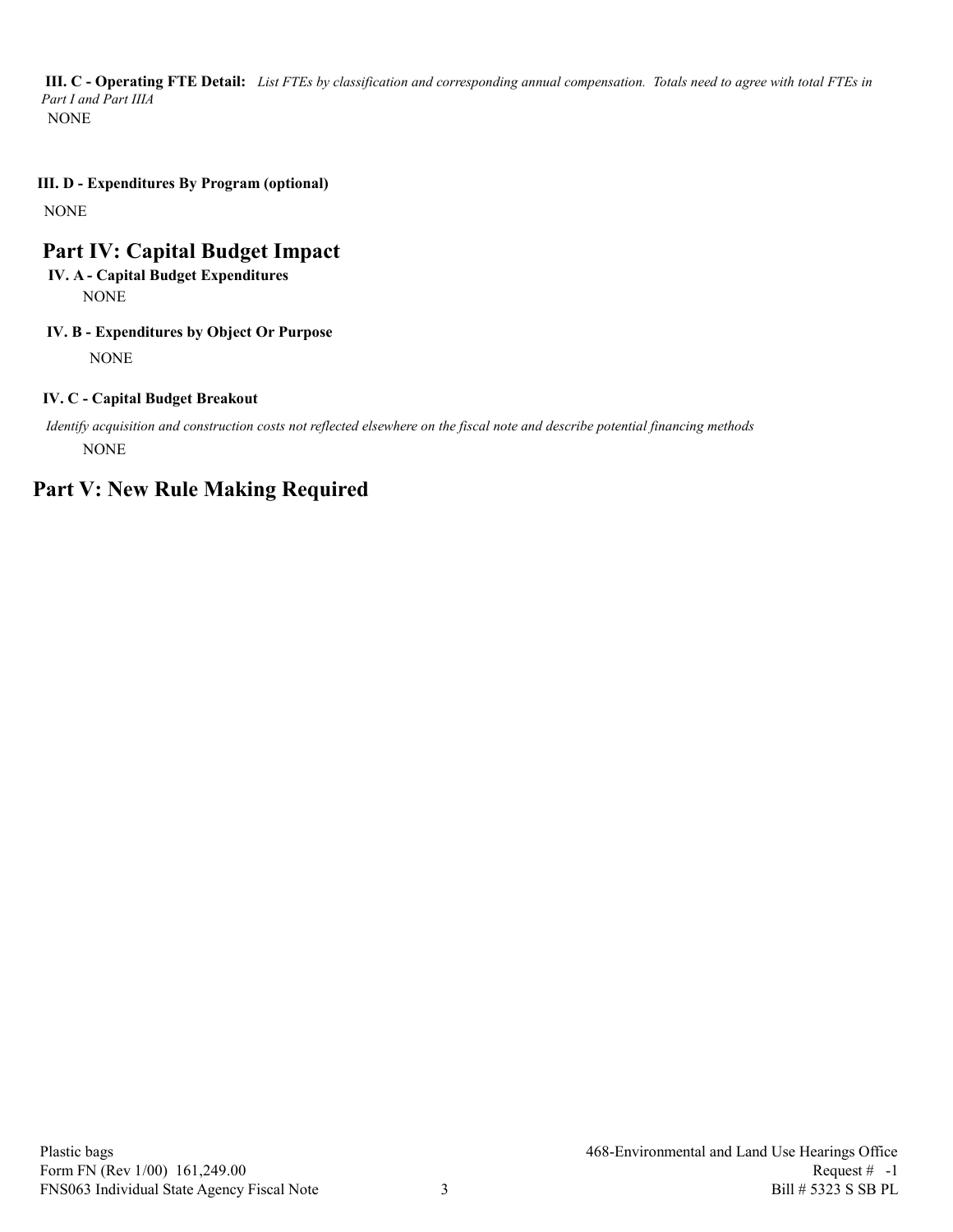# **LOCAL GOVERNMENT FISCAL NOTE** Revised

Department of Commerce

| <b>Bill Number:</b>                     | 5323 S SB PL                                            | Plastic bags<br>Title:                                                                                                           |  |
|-----------------------------------------|---------------------------------------------------------|----------------------------------------------------------------------------------------------------------------------------------|--|
|                                         |                                                         | Part I: Jurisdiction-Location, type or status of political subdivision defines range of fiscal impacts.                          |  |
| <b>Legislation Impacts:</b>             |                                                         |                                                                                                                                  |  |
|                                         |                                                         | $ X $ Cities: Increase in revenue; possible enforcement action against retailers not in compliance with the the plastic bag ban. |  |
| $ \mathsf{X} $ Counties: Same as above. |                                                         |                                                                                                                                  |  |
|                                         | $\vert X \vert$ Special Districts: Increase in revenue. |                                                                                                                                  |  |
| Specific jurisdictions only:            |                                                         |                                                                                                                                  |  |
| Variance occurs due to:                 |                                                         |                                                                                                                                  |  |
| <b>Part II: Estimates</b>               |                                                         |                                                                                                                                  |  |

No fiscal impacts.

Expenditures represent one-time costs:

Legislation provides local option:

 $\overline{X}$  Key variables cannot be estimated with certainty at this time: Number of plastic bag violations that would occur.

### **Estimated revenue impacts to:**

| <b>Jurisdiction</b>                                                                                                 | FY 2020 | FY 2021   | 2019-21   | 2021-23   | 2023-25   |  |  |  |
|---------------------------------------------------------------------------------------------------------------------|---------|-----------|-----------|-----------|-----------|--|--|--|
| City                                                                                                                |         | 486.189   | 486.189   | 1.037.204 | 1,037,204 |  |  |  |
| County                                                                                                              |         | 505.346   | 505.346   | 1,078,070 | 1,078,070 |  |  |  |
| <b>Special District</b>                                                                                             |         | 493.466   | 493.466   | 1,052,726 | 1,052,726 |  |  |  |
| <b>TOTAL S</b>                                                                                                      |         | 1.485.001 | 1.485.001 | 3,168,000 | 3,168,000 |  |  |  |
| <b>GRAND TOTALS</b>                                                                                                 |         | 7,821,001 |           |           |           |  |  |  |
| In addition to the estimates above, there are additional indeterminate costs and/or savings. Please see discussion. |         |           |           |           |           |  |  |  |

**Estimated expenditure impacts to:**

**Non-zero but indeterminate cost and/or savings. Please see discussion.**

### **Part III: Preparation and Approval**

| Fiscal Note Analyst: Jordan Laramie | Phone: 360-725-5044   | Date: $03/13/2020$ |
|-------------------------------------|-----------------------|--------------------|
| Leg. Committee Contact:             | Phone:                | Date: $03/11/2020$ |
| Agency Approval: Allan Johnson      | Phone: 360-725-5033   | Date: $03/13/2020$ |
| OFM Review: Lisa Borkowski          | Phone: (360) 902-0573 | Date: $03/16/2020$ |

Page 1 of 5 Bill Number: 5323 S SB PL

FNS060 Local Government Fiscal Note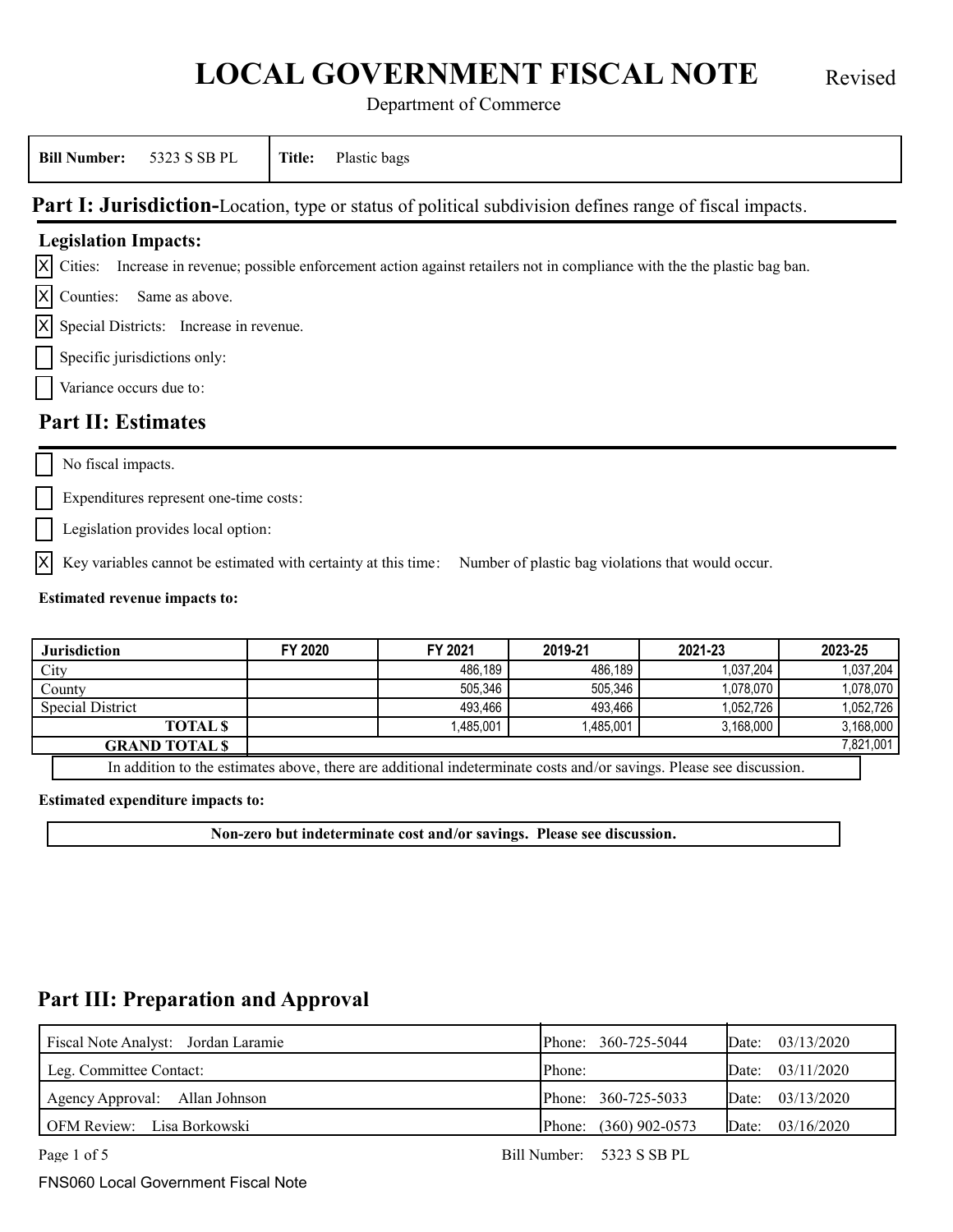### **Part IV: Analysis A. SUMMARY OF BILL**

*Provide a clear, succinct description of the bill with an emphasis on how it impacts local government.*

### NO CHANGE FROM PRIOR BILL ANALYSIS:

An enacting clause is added to the bill, which states the purpose of reducing pollution from single-use plastic bags in Washington State by establishing minimum state standards for the use of such bags at retail establishments.

This act seeks to strengthen the state's waste reduction policies; fish and wildlife protection efforts; the conservation of the state's natural resources; and its pollution reduction strategy. The bill would prohibit the use of single-use plastic bags that are not made with compostable materials, except in certain instances outlined within this act. The act would place a pass-through charge on the paper and plastic film reusable bags that retail establishments can provide customers. However, the bags must meet certain recycled material and re-usability requirements. The pass-through charge is meant to encourage consumers to switch to reusable bags when shopping at retail establishments in Washington State, and provides educational assistance for retail establishments to inform consumers about making the switch to reusable bags.

This legislation would require an 8 cent pass-through charge for retailers on recycled content paper and reusable plastic carryout bags until December 31, 2025. The pass-through charge is a tax on a retail sale that a retail seller must show on any receipt it provides to its customers. This tax is meant to encourage shoppers to buy and use their own reusable bags. In addition, this bill encourages education and sale of reusable and recycled content paper carryout bags by retail establishments. Starting January 1, 2026, the pass-through tax on reusable plastic bags would increase to 12 cents. However, the pass-through charge may be amended by the 2025 legislature with additional information available from the report outlined in section 7 of this act.

This legislation would create a forum for local jurisdictions to evaluate educational outreach, complaints, and non-compliance issues filed with the Department of Ecology (Ecology). The forum would be provided with information via Ecology's website , a telephone hotline, and public outreach received via social media. The goal of this forum is to create public outreach to identify concerns and identify establishments that are not in compliance with the plastic bag ban. Along with this, the forum would help determine what educational information needs to be compiled for retailers and consumers; what complaint and enforcement actions are necessary from Ecology and local governments; and what additional outreach activities would benefit retail establishments, consumers, and other interested parties.

Until June 1, 2025, this legislation would initiate Ecology to prioritize the expedited processing of applications for permits related to the expansion or re-configuring pulp and paper mills for the purpose of manufacturing paper bags or raw material used to manufacture paper bags.

Any reusable plastic bag given to consumers by retail establishments would now have to comply with existing state law, with respect to its labeling, and contain 20% post-consumer recycled content until July 1, 2022. Reusable plastic film bags must contain 40% post-consumer material after this date. Retailers may not provide polyethylene or other non-compostable plastics that do not decompose . Retailers who provide customers with polyethylene or other non-compostable plastic bags after this date , or plastic bags that do not meet the post-consumer recycled content threshold established by this bill, would be in violation of the law and are subject to civil penalties. Appeal hearings would be heard under the jurisdiction of the Pollution Control Hearings Board.

The Pollution Hearing Control Board has jurisdiction to hear and decide appeals from the local conservation districts. Decisions of local conservation districts related to the denial of approval or denial of certification of a dairy nutrient management plan ; conditions contained in a plan; application of any dairy nutrient management practice, standards, methods, and technologies to a particular dairy farm; and failure to adhere to the plan review and approval timelines in RCW 90.64.026. Hearings required by law to be conducted by the shorelines hearings board cannot be heard by the Pollution Hearing Control Board.

Ecology and local governments have the authority to enforce the provisions of this bill including its implementation , administration, and civil enforcement of any violations that may occur.

The bill takes effect 90 days after final adjournment of the session in which it is enacted. This legislation must be funded by July 1, 2020 from the Waste Reduction, Recycling, and Litter Control Account. If this act is not funded by this account by July 1, 2020, this act is null and void.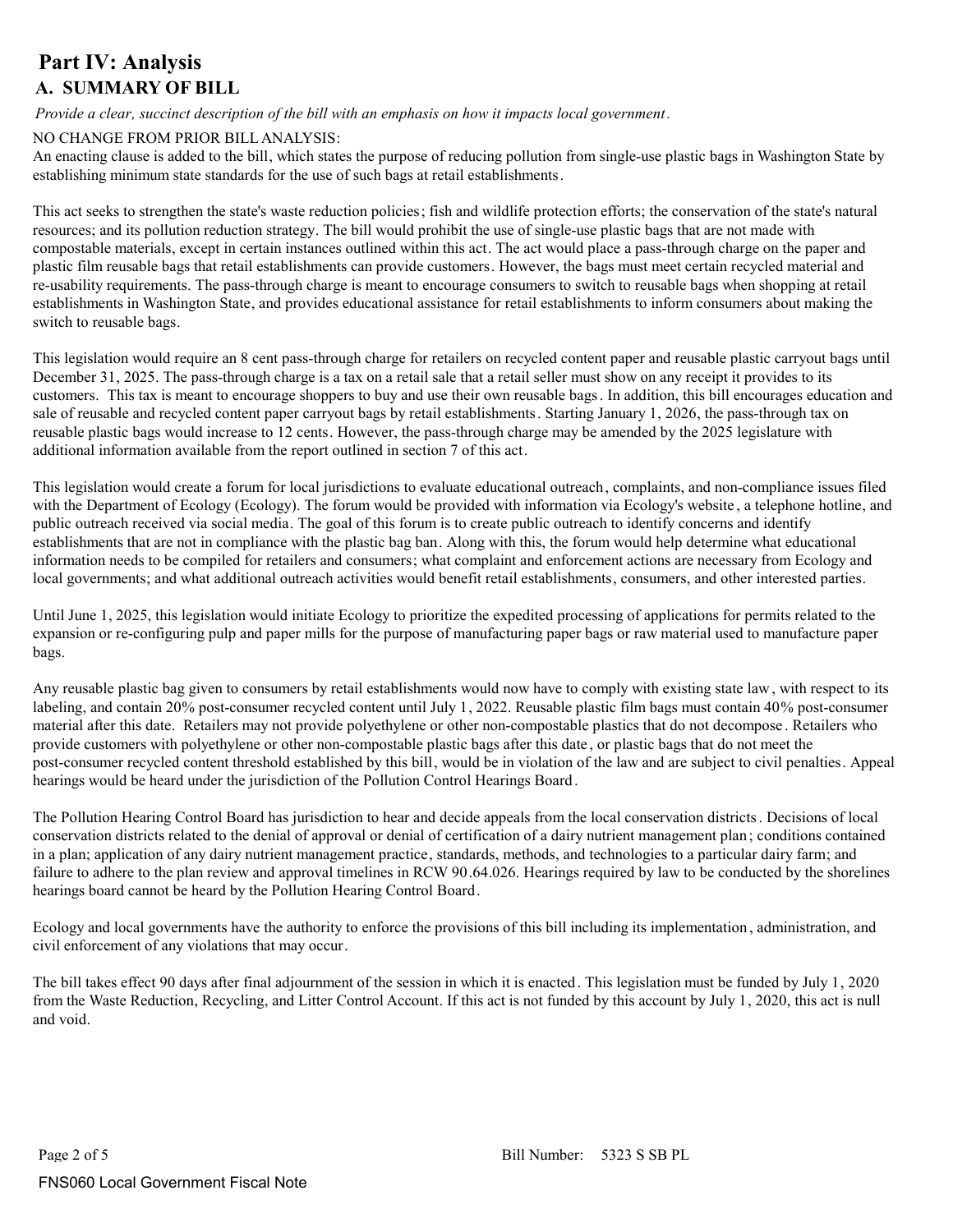### **B. SUMMARY OF EXPENDITURE IMPACTS**

*Briefly describe and quantify the expenditure impacts of the legislation on local governments, identifying the expenditure provisions by section number, and when appropriate, the detail of expenditures. Delineate between city, county and special district impacts.*

### NO CHANGE FROM PRIOR BILL:

This new legislation does not add elements to the existing bill that would change the prior fiscal analysis. The expenditure impact of this bill for local governments remains indeterminate.

#### PUBLIC FORUM COSTS:

The bill creates a forum where members of the community can voice complaints or concerns about retail establishments and other providers of non-recyclable plastic bags or plastic bags that do not meet the recyclable content requirements. This forum will be online only and provide assistance and outreach about education related to the statewide plastic bag ban . Local governments are not anticipated to pay for this provision. This forum would be operated and monitored by Ecology who will collaborate with local jurisdictions if there is a complaint filed against a retail establishment in a particular jurisdiction.

### PUBLIC EDUCATIONAL OUTREACH COSTS:

The educational outreach portion of this bill would be coordinated as a part of Ecology's forum. Complaints and issues with the statewide plastic bag ban made in the forum would be used to help determine what educational necessities are needed at the local level . Educational elements in the bill are required to be completed no later than October 1, 2020. This element would help prepare Ecology and local government employees to teach: retailers, unions, consumers, and other interested parties about reusable bag benefits and uses. The cost for the size, scale, and scope of this educational outreach portion of this legislation is currently unknown but would be paid for with the Waste Reduction, Recycling, and Litter Control Account.

### **C. SUMMARY OF REVENUE IMPACTS**

*Briefly describe and quantify the revenue impacts of the legislation on local governments, identifying the revenue provisions by section number, and when appropriate, the detail of revenue sources. Delineate between city, county and special district impacts.*

### NO CHANGE FROM PRIOR BILL:

Effective June 9, 2020 to December 31, 2025, retail establishments must collect a pass-through charge of eight cents for every recycled content paper carry-out bag and reusable film plastic carryout bag that the establishment provides its customers.

This legislation would exempt the business and occupation  $(B&O)$  tax deduction for pass-through charges from business's tax preference performance statement requirements and expiration dates. Provides a B&O tax deduction for the pass-through charges for reusable carryout bags and recycled content paper carryout bags provided by retail establishments. Starting January 1, 2026, the pass-through charge for reusable film plastic bags would increase from eight cents to 12 cents. However, this tax charge is outside of the scope of the Local Government Fiscal Notes and Department of Revenue's (DOR) analysis.

#### ENFORCEMENT OF CIVIL PENALTIES:

Local jurisdictions would have the authority to enforce civil penalties to retailers that are using plastic bags that are not in compliance with the provisions of this legislation. Local jurisdictions would be able to issue a fine in the amount \$250 per infraction, per calendar day, until the retailer achieves compliance. It is not known how many infractions would be created by retailers.

#### ENFORCEMENT OF PLASTIC BAG PROVISIONS:

Local governments that receive information about retailers who are distributing bags that are not in compliance with the statues of this legislation would have the authority to enforce the provision of this bill. It is not known how many complaints would be filed against retailers, nor how many jurisdictions would have to enforce the provisions of this bill. Therefore, the expenditure impact of this legislation is indeterminate.

#### PASS-THROUGH TAX REVENUE ESTIMATES:

This bill is estimated to increase local revenues by an estimated \$1.5 million in the 11 months of impacted distributions in Fiscal Year 2021, and by \$1.6 million in Fiscal Year 2022, the first full year of impacted distributions. The pass through charge is expected to raise a total of 7.821 million distributed over local governments around the state.

#### **ASSUMPTIONS**

- All Washington retailers will collect a pass-through charge of 8-cents per bag effective June 9 , 2020.

- Fiscal Year 2021 reflects 12 months of cash collections due to the June 9, 2020, effective date.
- Washington residents use bags at the same per capita rate as consumers in the rest of the country .

FNS060 Local Government Fiscal Note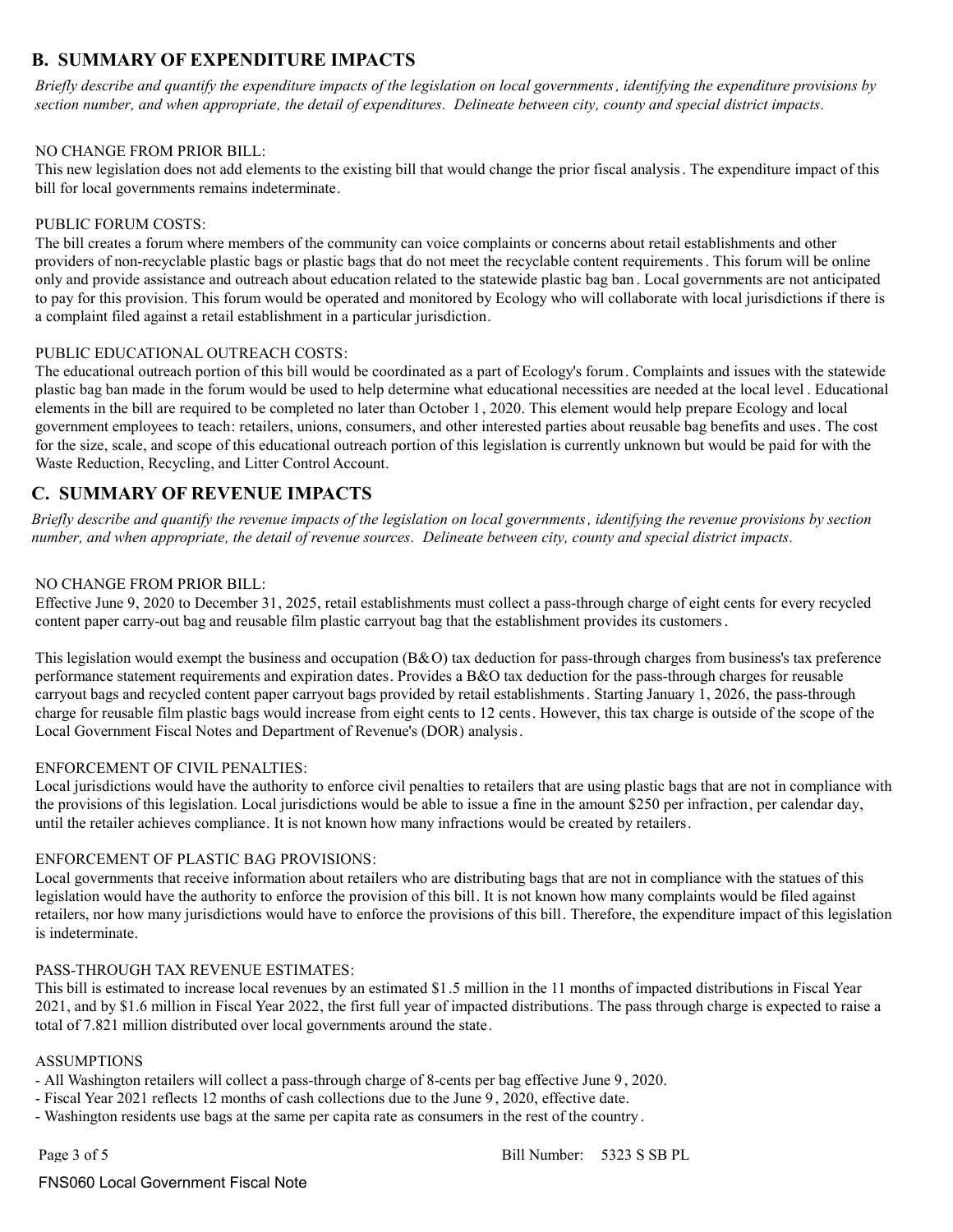- Washington residents in cities currently banning plastic bags use them at a rate of 40 percent of residents in cities without bans.
- An additional two percent of the Washington state population will reside in cities that currently ban plastic bags each year.
- The Washington population will grow at the same rate as projected by the Office of Financial Management .
- The United States population will grow at the same rate as projected by the U.S. Census Bureau.
- There will be no B&O tax impact due to the B&O tax deduction.
- The 12-cent per bag pass-through charge is beyond the scope of this fiscal note .

### DATA SOURCES

- U.S. Census Bureau, National Population Projections Datasets, 2017
- Washington State Office of Financial Management, State Population Forecast, November 2019
- BagLaws.com
- Municipal Research and Services Center, mrsc.org

### TOTAL REVENUE IMPACT:

Local Government, if applicable (cash basis, \$000):

| FY 2020 - | S.<br>$_{0}$ |
|-----------|--------------|
| FY 2021 - | \$1,500      |
| FY 2022 - | \$1,600      |
| FY 2023 - | \$1,600      |
| FY 2024 - | \$1,600      |
| FY 2025 - | \$1,600      |

#### ESTIMATED REVENUE TO LOCAL GOVERNMENT:

Local Government, if applicable (cash basis, \$000):

| FY 2020 - | S. | $^{(1)}$ |
|-----------|----|----------|
| FY 2021 - |    | \$1,485  |
| FY 2022 - |    | \$1,584  |
| FY 2023 - |    | \$1,584  |
| FY 2024 - |    | \$1,584  |
| FY 2025 - |    | \$1,584  |

#### SPECIFIC LOCAL GOVERNMENT REVENUE IMPACT:

Counties:

| FY 2020 - | \$505,346 |
|-----------|-----------|
| FY 2021 - | \$539.035 |
| FY 2022 - | \$539.035 |
| FY 2023 - | \$539.035 |
| FY 2024 - | \$539.035 |
| FY 2025 - | \$539,035 |

Cities:

| FY 2020 - | \$486,189 |
|-----------|-----------|
| FY 2021 - | \$518,602 |
| FY 2022 - | \$518,602 |
| FY 2023 - | \$518,602 |
| FY 2024 - | \$518,602 |
| FY 2025 - | \$518,602 |

Special Districts:

 FY 2020 - \$493,466 FY 2021 - \$526,363